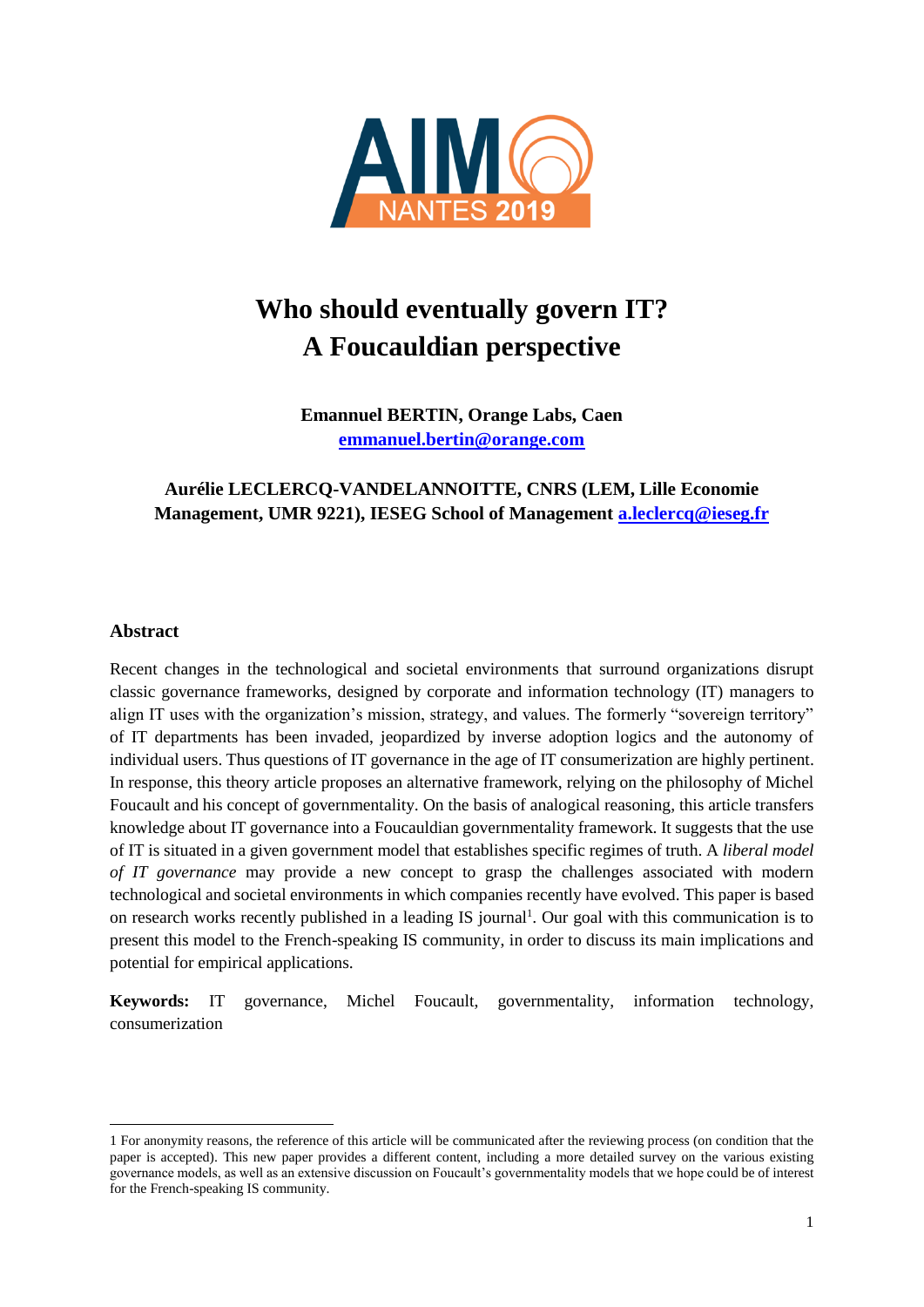Historically, corporate executives and information technology (IT) managers have decided which IT systems workers will use, as well as why, how, and when (Markus and Keil, 1994). Users have had no choice other than to accept organizational strategies, policies, and changes associated with IT. Executives and IT managers (notably, the chief information officer [CIO]) have acted with sovereign rights (Foucault, 2007) to enact strict policies regarding the types of IT systems and their applications within organizations. Many organizations, ant their IT departments in particular, apply IT governance mechanisms as "means of rationalizing, directing and coordinating an organization's IT-related decision making" (Huang et al., 2010, p. 288). Such governance designates a framework for "decision rights and accountability … for encouraging desirable behaviors in the use of IT" (Weill and Ross, 2004, p. 1), consistent with the organization's mission, strategy, values, norms, and culture (Weill, 2004), ultimately in support of the goal of obtaining value from IT (Weill and Ross, 2005). Yet the technological and societal environments of organizations have changed (Baskerville, 2011a, 2011b; Crowston et al., 2010; Behrens, 2009; Laga et el., 2012; Rentrop and Zimmermann, 2012; Bertin and Crespi, 2013; Leclercq-Vandelannoitte, 2015a, 2015b; Schmitz et al., 2016), thereby disrupting classic frameworks of IT governance. For example, in the technological environment, the emergence of consumerization (Ortbach et al., 2013) means that new IT tends to emerge first in the consumer market, then spread into business organizations, with substantial effects on companies (Gartner Group, 2012). The pervasiveness and availability of mobile devices and telecommunication networks also allow more people to use their personal mobile technologies in both private and professional contexts (Cummings et al., 2009; Gens et al., 2011; Niehaves et al., 2012). Consumer IT thus has infiltrated the workforce, to the point that "The invasion of consumer devices seems irrepressible. These technologies are so numerous, diverse in their functionality and affordable, that employees can't help but embrace them," and they also have generally "enter[ed] the workplace with employees, not under the company's auspices" (Harris et al., 2011, p. 2).

In this sense, the "sovereign territory" of IT departments has been invaded. The invaders take the form of an inversed adoption logic and autonomous users, which likely lead to non-coordinated IT usages. The resulting disorder in uses catalyzes concerns about data security and reliability, such that one study revealed that "80 percent of IT professionals opposed the use of consumer technologies in the workplace" (Harris et al., 2011, p. 3). Yet workers continue to bring and use their own technologies at work (Baskerville, 2011a, 2011b), with or without approval. Therefore, the dramatic change in the technological environment and the IT adoption logics is extremely challenging, issuing threats to the CIO's power and control over users. Broadly speaking, these changes undercut classic IT governance principles, raising challenging questions about who governs IT. Despite the importance of this topic for organizations, IT managers, practitioners, and researchers, few companies have effectively tackled the implications of these technological changes and users' behaviors for IT governance. The general lack of research on these issues also means that the question of IT governance in the age of IT consumerization remains unanswered (Baskerville, 2011a, 2011b; Crowston et al., 2010; Rowe, 2012).

We seek to address it by applying the concept of "governmentality," as introduced by French philosopher and political scientist Michel Foucault in a series of lectures on the "Birth of Biopolitics" that he gave at the College de France in 1977/1978 (Foucault, 2007, 2008). Governmentality refers to the manner used to "conduct the conducts," involving a range of techniques and practices performed by different actors to shape, guide, and direct individual and group behaviors and actions in specific directions. The Foucauldian governmentality approach is rooted in various disciplinary perspectives such as philosophy, history, and political science; it also has ramifications for organizational theory. Governmentality is deeply similar to various aspects of organization theory, including the notion of governance, but this analogy is rare in prior academic research (Clegg et al., 2002), especially in Information Systems research. It is all the more surprising that political perspectives, such as information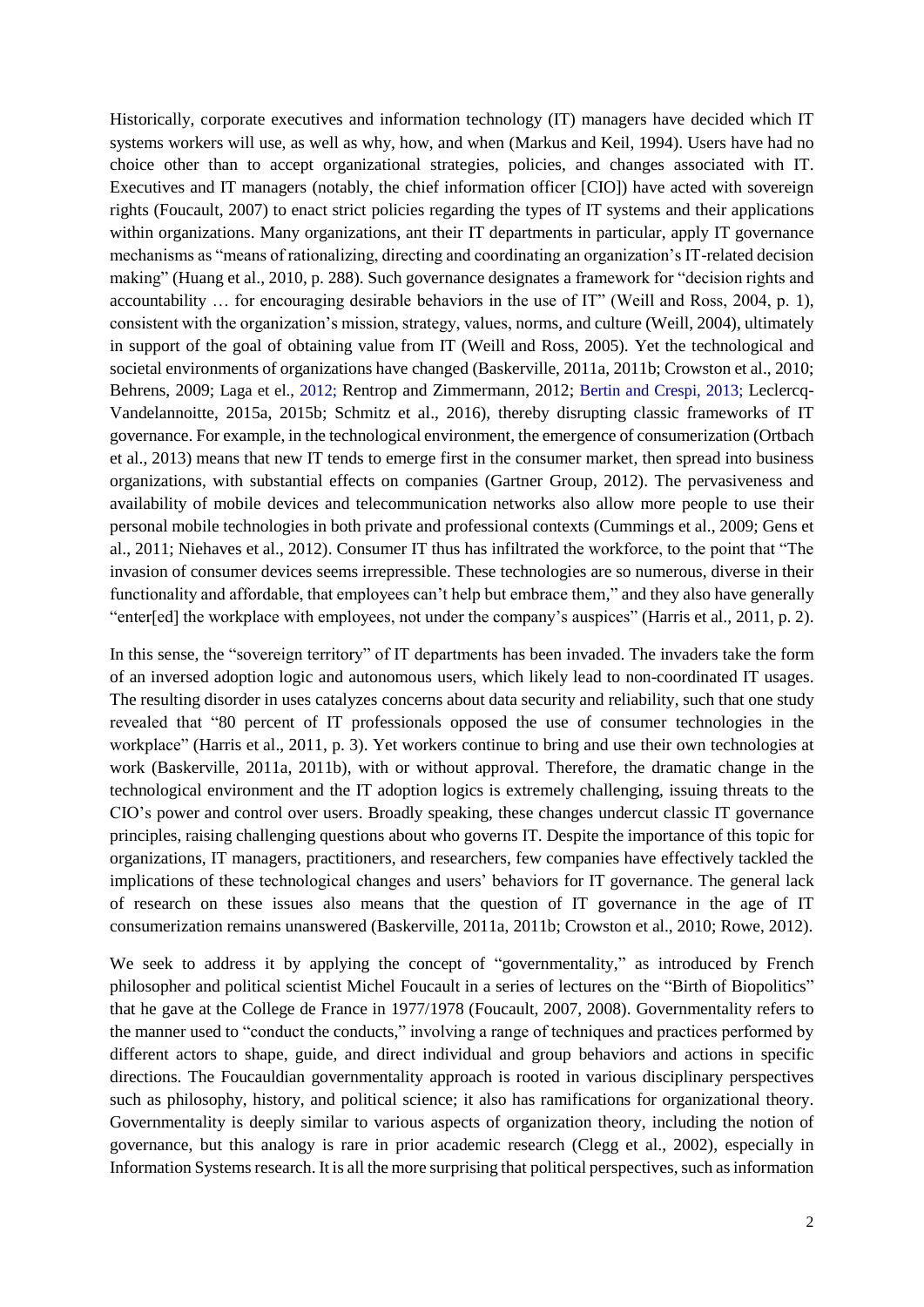politics and analogies to the state and government (Davenport and Prusak, 1997), have proven valuable for investigating IT governance (Weill, 2004; Weill and Ross, 2004).

Therefore, we adopt an analogical process to link IT governance and Foucauldian governmentality, because analogies are not only central to creative thought (Boden, 2004) but also constitute "a distinctive feature of scientific and philosophical reasoning" (Bartha, 2013) that enable us to revisit and develop novel concepts (Gentner et al., 2001). Our aim is not to borrow from Foucauldian concepts (Hassan, 2011), but rather to build upon these concepts a new framework for governing IT in the forthcoming technological era. Specifically, applying the governmentality concept to IT governance means moving beyond the "who governs?" issue to ask relevant questions based on Foucault's renewed vision of power: "How can people be governed?" and "How can power be exercised?" This conceptual lens, applied to modern IT governance, produces two central research questions: How can IT systems be governed in modern organizations? How can modern users and their usages of IT be rendered governable?

Foucault's theory of governmentality includes three main types, reflecting various conceptions of power relations and regimes of truth that have emerged over time. In particular, Foucault emphasizes the development of liberal governmentality, which characterizes advanced liberal democracies, in which power is decentered and members are active in their own self-government. We suggest that the use of IT is situated in a model of government (Foucault, 2007, 2008), which comes with its own specific regime of truth. Accordingly, we propose a *liberal model of IT governance,* a new concept that we seek to apply to grasp the challenges associated with modern technological and societal environments in which companies recently have evolved.

In the following sections, we start with a review of literature on IT governance, to identify the relevant evolutions and challenges in these changing times. We then present an extensive literature review of Foucauldian governmentality theory, based on an in-depth analysis of Foucault's lectures at College de France. In a third section, we use this Foucauldian framework of governmentality as a backdrop and conceptual lens to interpret modern IT governance, revealing not only the evolutions of IT governance but also the issues at stake, through a renewed concept of IT governance. Finally, we infer some propositions to inform further research on IT governance and ask some open questions related to this model.

# **1. Analysis of classic IT governance models and calls for a new model of IT governance**

In this section, we provide an overview of IT governance before analyzing new challenges for classic IT governance and the rise of "anarchic" governance situations (Weill, 2004), which call for a renewed model of IT governance.

# **1.1. IT governance as an organizational framework for IT usage**

# *1.1.1. Defining IT governance*

Governance entails systematically determining, within a given scope, who makes each type of decision (decision rights), who provides input (input rights), and how people (or groups) will be held accountable for their role (accountability) (Clegg et al., 2002). Applied to the IT field, governance aims to specify "the framework for decision rights and accountabilities to encourage desirable behavior in the use of IT" (Weill, 2004, p. 3), such that it enables organizations support their strategies and institutionalize good practices. Significant research in the IS field deals with topics that are similar to or synonymous with IT governance, such as IT decision rights and loci of control (Brown and Grant, 2005), IS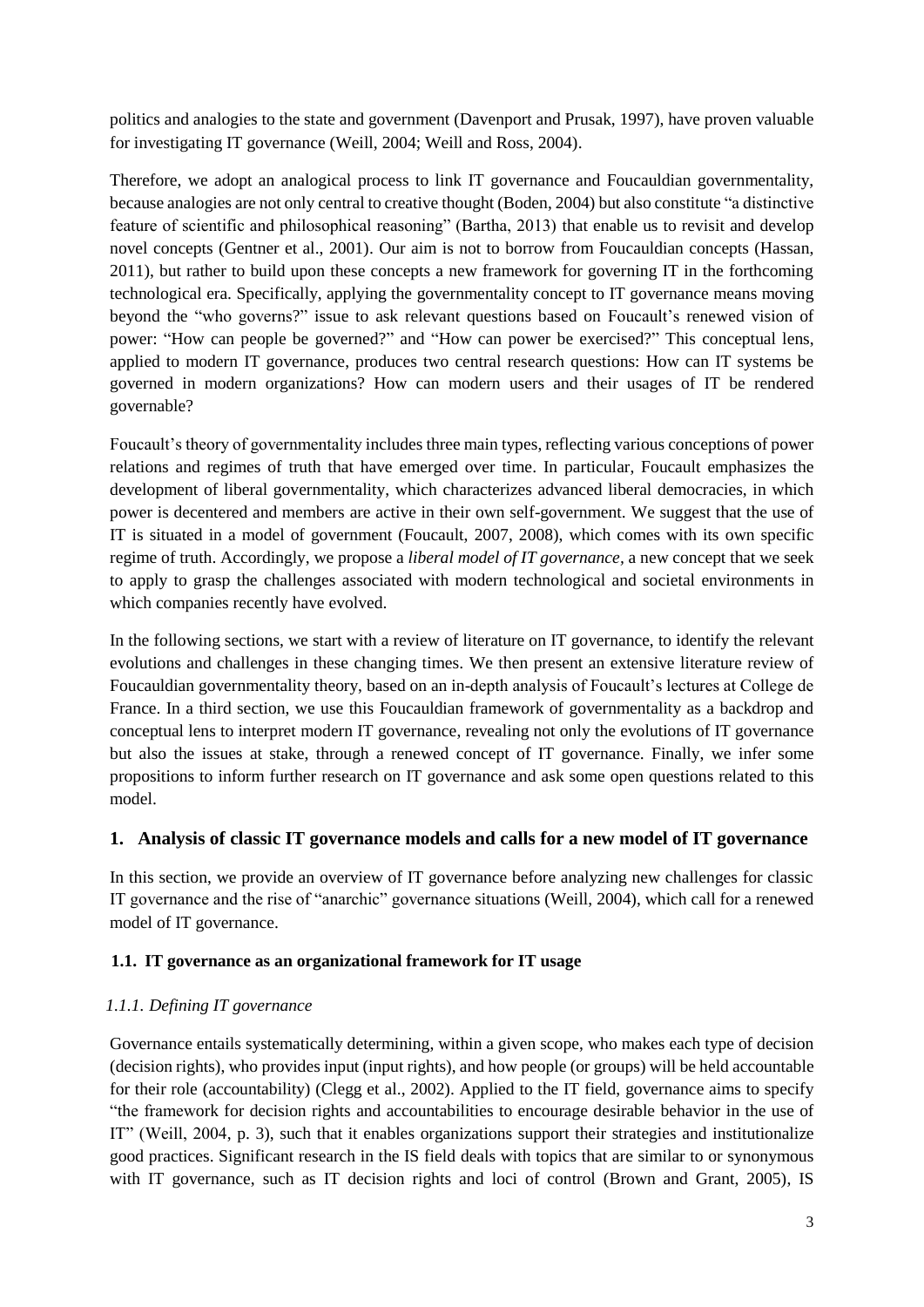management controls (Garrity, 1963), control of information services (Olson and Chervany, 1980), IS organizational structures (Von Simson, 1990), IT decision-making responsibilities (Boynton et al., 1992), location of IS responsibility (Brown and Magill, 1994), and IT alignment (Coltman et al., 2015). However, the specific term "IT governance" did not appear before the late 1990s, when Brown (1997) and Sambamurthy and Zmud (1999) started referring to an "IT governance framework." Among several definitions of IT governance, most assert that it implies specifying the decision rights and accountabilities for important IT decisions, with the objective of encouraging desirable behaviors and IT uses (Weill, 2004). As Weill (2004, p. 3) explains, "a desirable behavior is one that is consistent with the organization's mission, strategy, values, norms, and culture," so "Effective IT governance encourages and leverages the ingenuity of all enterprise personnel in using IT, while ensuring compliance with the enterprise's overall vision and principles. As a result, good IT governance can achieve a management paradox: simultaneously empowering and controlling." In turn, IT governance is integral to corporate governance (Van Grembergen, 2013), reflecting broader governance principles that detail how "to manage and use IT to achieve corporate performance goals" (Weill, 2004, p. 3). It also shares mechanisms with other governance processes, so it is possible to coordinate decision-making processes across the enterprise. Finally, IT governance helps companies "allocate IT decision rights and accountabilities so that individual IT decisions align with strategic objectives and overall business priorities" (Weill and Ross, 2005, p. 26).

The strategic importance of IT governance has led companies to assign the design and orchestration of IT governance mechanisms to senior managers, who define enterprise performance objectives and actively design governance that encourages IT usages and behaviors consistent with those objectives (Weill and Ross, 2005). The organization and its management thus design and implement three main forms of IT governance mechanisms: decision-making structures (e.g., organizational committees, steering committees), alignment processes (e.g., centralized approval, IT investment proposals and budgets, architecture, service-level agreements, chargebacks, project tracking), and formal communications (official announcements, formal committees, portals). These mechanisms clarify the key processes and accountabilities so that organizational actors can make decisions, engage in desirable IT behaviors, and produce enterprise-wide synergies (see Table 1).

#### *1.1.2. Classification of IT governance models*

Substantial research deals with IT governance forms, distinguishing centralized and decentralized models (Sambamurthy and Zmud, 1999) or predicting a continuum and scalar classification (Olson and Chervany, 1980) that allows for multiple degrees of centralization in structures (Brown and Grant, 2005). Such "enterprise/local tensions are a recurrent theme of the IT governance research" (Huang et al., 2010, p. 289). Studying the IT governance of more than 250 companies in 23 countries, Weill and Ross (2004) identify an array of IT governance arrangements along the continuum and propose that companies allocate decision rights related to five main IT topics (IT investment, architecture, principles, application needs, and infrastructure) to six main archetypes (Weill, 2004; Weill and Ross, 2005): Business or IT Monarchy, Federal, Duopoly, Feudal, or Anarchy. Each archetype is characterized by a specific allocation of decision or inputs rights, to corporate, business unit, or functional managers (or some combination), including corporate-level executives (C-level executives), corporate or business unit (BU) IT managers, and BU leaders or process owners (PO). Furthermore, as Table 1 shows, these archetypes correspond to various decision-making structures, which may enable considerations of enterprise-wide synergies (Weill and Ross, 2005). For example, Monarchy (Business and IT), Federal, and Duopoly archetypes demand decision-making structures that provide the representation and authority to produce enterprise-wide synergies (Weill, 2004; Weill and Ross, 2005), but the Feudal archetype relies on local decision-making structures, and Anarchies require no decision-making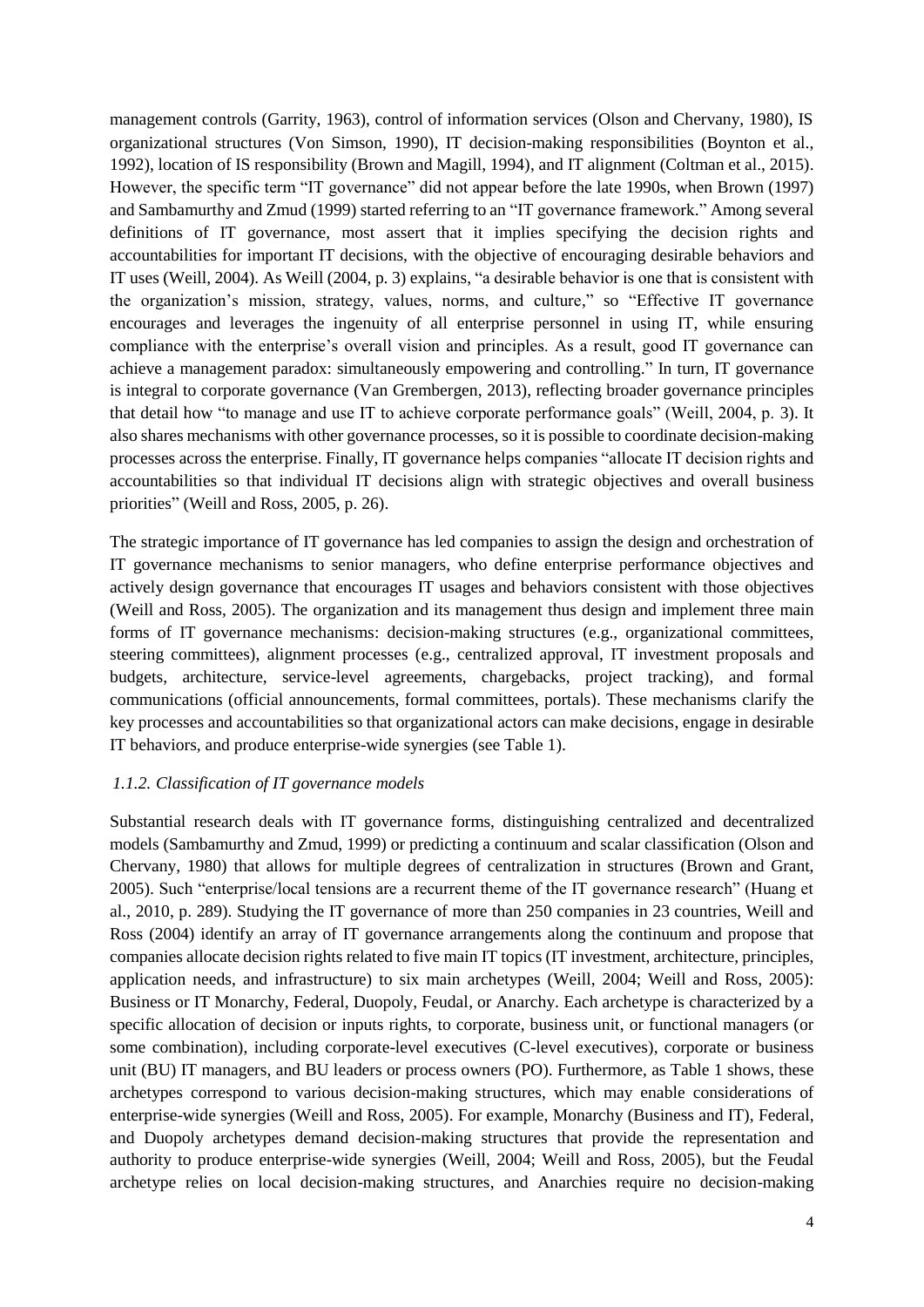structures. These archetypes also can be classified, according to their degree of centralization versus decentralization, into three primary modes of IT governance: centralized, hybrid, or decentralized (Sambamurthy and Zmud, 1999).

First, centralized models encompass two main archetypes in which the decision-making structure is centralized, though the interpretations of the centralized unit differ (Brown and Grant, 2005). In a *Business Monarchy*, senior corporate executives (sometimes including the CIO) make IT decisions. In an *IT Monarchy*, these decisions come from IT executives and corporate IT professionals. The centralization of all decision-making authority produces a top-down, enterprise-wide perspective, favoring organizational stability and organization-wide IT investment decisions, processes, and synergies. Such models also impose strong standardization of business processes, IT, norms, and values based on discipline and control.

Second, two archetypes represent hybrid models. The *Federal* archetype has a long tradition in government studies, where it is also referred to as distributed governance, hybrid governance, centralized-decentralized models, or equilibrium models (Zmud et al., 1986). The hybrid decisionmaking process implies that a centralized IS group provides core IT services, but BUs still control some of the overall IT function. Similar to a central government and states working together, this model coordinates decisions and balances the responsibilities and accountabilities of multiple governing bodies. An *IT Duopoly* implies a two-party arrangement, such that decision making involves a business partner and a technical partner. This hybrid archetype seeks to leverage the advantages of both centralized and decentralized models and address the tensions between enterprise-wide and local control. It collaboratively links participants who adopt enterprise-wide perspectives with participants who hold local perspectives, and it fosters the sharing and reuse of process, system, IT, and data modules. According to Weill (2004), both centralized models (Business and IT Monarchies) and hybrid models (especially the Federal archetype) are classic IT governance forms, widely used by organizations and studied in IS research.

Third, decentralized models are less widely studied, but two main archetypes represent this end of the spectrum, namely, Feudal and Anarchy. Decentralized models provide bottom-up, local perspectives, focused on innovation and flexibility, and they minimize constraints on creativity or autonomy for BUs or even individuals. In this sense, they impose few governance mechanisms and lead to little enterprisewide technology or business process standardization. The *Feudal model* is based on the "traditions of 'merrie olde' England where each prince or princess and their designated knights made their own decisions to optimize their local needs" (Weill, 2004, p.6). Applied to IT governance, it implies that BU or PO leaders make separate decisions based on the needs of their autonomous units, without consideration of enterprise-wide synergies. The Feudal model thus presents similarities to the Federal model, but it is more specialized and decentralized. Although a decentralized archetype, this model still relies on BU owners, operational-level managers, or local IT representatives as primary decision makers, so some representation of organizational or business unit norms and objectives remains. *Anarchy*, the most extreme archetype, implies that each individual user or small group of users makes its own decisions, based only on its own needs, and pursues its own IT agenda (Weill and Ross, 2005). This model is completely decentralized (Weill, 2004). Anarchic models of IT governance are absent from previous research (Brown and Grant, 2005), though their existence has been recognized (Weill, 2004; Weill and Ross, 2004, 2005). Furthermore, very few enterprises govern IT using decentralized models (Brown and Grant, 2005). As recognized by Weill and Ross (2004, p.7), "anarchies are rarely used, or at least rarely admitted to!"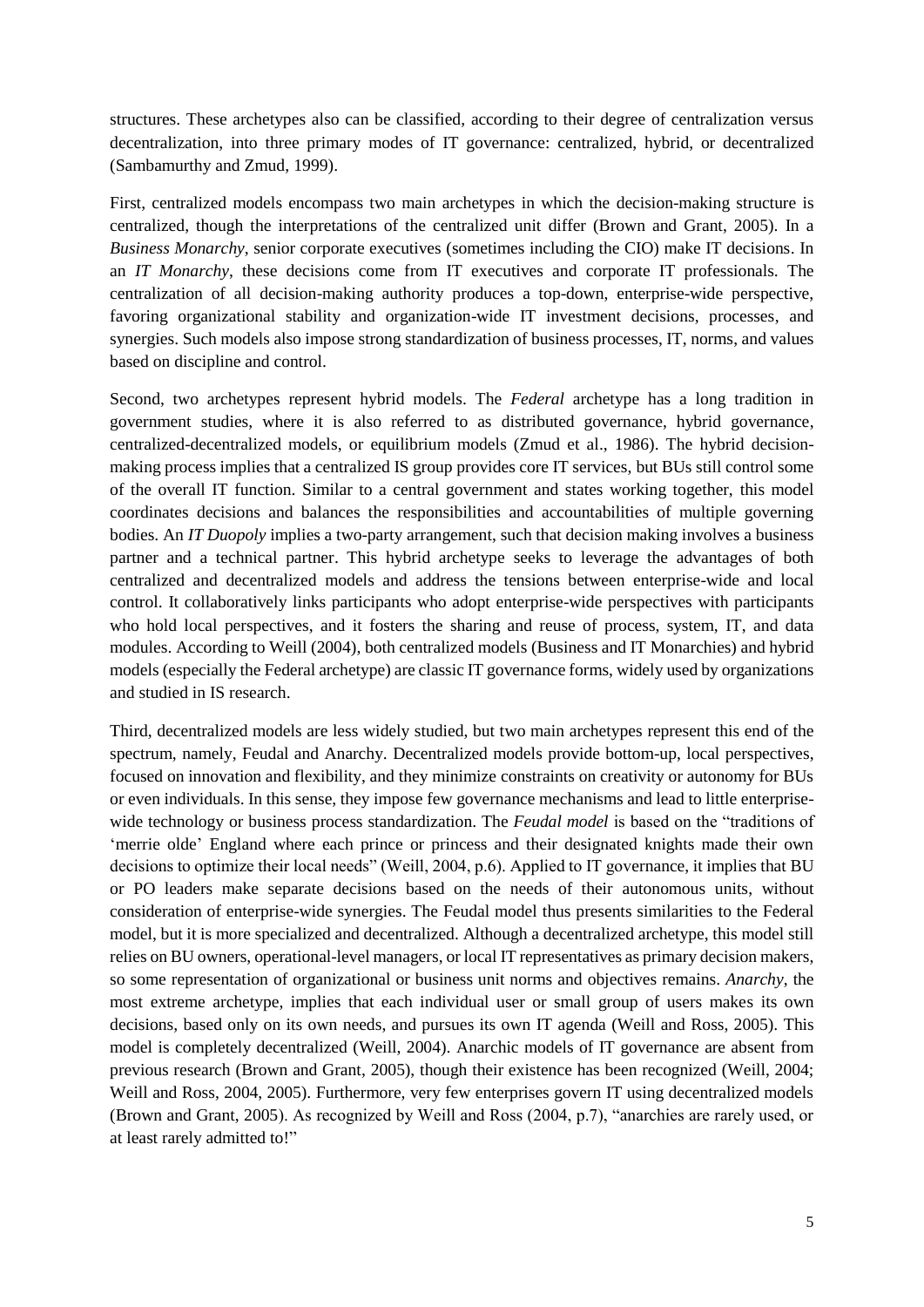|                                  |                                                                                                                                                                                                                                                                                                                                                                                                                              |                                    | <b>RIGHTS HOLDERS</b> |             |                    | DECISION-                                                                                                            |  |
|----------------------------------|------------------------------------------------------------------------------------------------------------------------------------------------------------------------------------------------------------------------------------------------------------------------------------------------------------------------------------------------------------------------------------------------------------------------------|------------------------------------|-----------------------|-------------|--------------------|----------------------------------------------------------------------------------------------------------------------|--|
| <b>GOVERNANCE</b><br><b>MODE</b> | <b>CHARACTERISTICS</b>                                                                                                                                                                                                                                                                                                                                                                                                       | <b>ARCHETYPE</b>                   | Corp. or<br>C-level   |             | ${\cal B}{\cal U}$ | <b>MAKING</b>                                                                                                        |  |
|                                  |                                                                                                                                                                                                                                                                                                                                                                                                                              |                                    |                       | <b>BUIT</b> | Leaders/PO         | <b>STRUCTURES</b>                                                                                                    |  |
| <b>Centralized</b>               | <b>Decision-making structures:</b><br>Centralization of all decision-making authority, direction, and coordination<br>Enterprise perspective frames IT<br>Executive committees for decision making<br><b>Alignment processes:</b><br>Centralized processes for architecture compliance and exceptions<br>Enterprise-wide IT investment decision processes<br>High degree of standardization (both business processes and IT) | <b>BUSINESS</b><br><b>MONARCHY</b> | $\mathbf X$           |             |                    |                                                                                                                      |  |
|                                  | Organization-wide IT norms and values<br>Organizational stability due to demanding, disciplined processes<br>Control over IT standards<br><b>Formal communications:</b><br>Centralization of formal committees and announcements<br>Formal post-implementation assessments of IT-related projects<br>Top-down, enterprise-wide perspective<br>Formalized institutionalization of policies, guidelines, and procedures        | IT<br><b>MONARCHY</b>              |                       | $\mathbf X$ |                    | Decision-making<br>structures with the<br>representation and<br>authority to produce<br>enterprise-wide<br>synergies |  |
| Hybrid                           | <b>Decision-making structures:</b><br>Shared services to achieve customer responsiveness and economies of scale<br>Governance mechanisms addressing tensions between enterprise-wide and local control<br>IT leadership teams comprising business unit IT representatives<br><b>Alignment processes:</b>                                                                                                                     | <b>FEDERAL</b>                     | $\mathbf X$           | $\mathbf X$ | $\mathbf X$        |                                                                                                                      |  |
|                                  | Sharing and reuse of processes, system, IT, and data modules<br>Process teams with IT members<br><b>Formal communications:</b><br>Coordinated communication between business unit IT representatives<br>Collaborative engagement of participants with both enterprise-wide and local views                                                                                                                                   | <b>IT DUOPOLY</b>                  | $\mathbf X$           | $\mathbf X$ | $\mathbf X$        |                                                                                                                      |  |
| <b>Decentralized</b>             | <b>Decision-making structures:</b><br>Decentralized decision-making authority (individual BUs or processes)<br>Few governance mechanisms<br><b>Alignment processes:</b><br>Few enterprise-wide technology and business process standards<br>Investment process prioritizes strategic projects and risk management                                                                                                            | <b>FEUDAL</b>                      |                       |             | $\mathbf X$        | Local decision-<br>making structures                                                                                 |  |
|                                  | Focus on innovation and time to market<br><b>Formal communications:</b><br>Bottom-up, local perspective<br>Flexibility<br>Local accountability<br>Minimization of constraints on creativity and business units autonomy<br>Customized solutions for each business unit                                                                                                                                                       | <b>ANARCHY</b>                     |                       |             |                    | No decision making<br>structure                                                                                      |  |

Table 1: Synthesis of IT governance models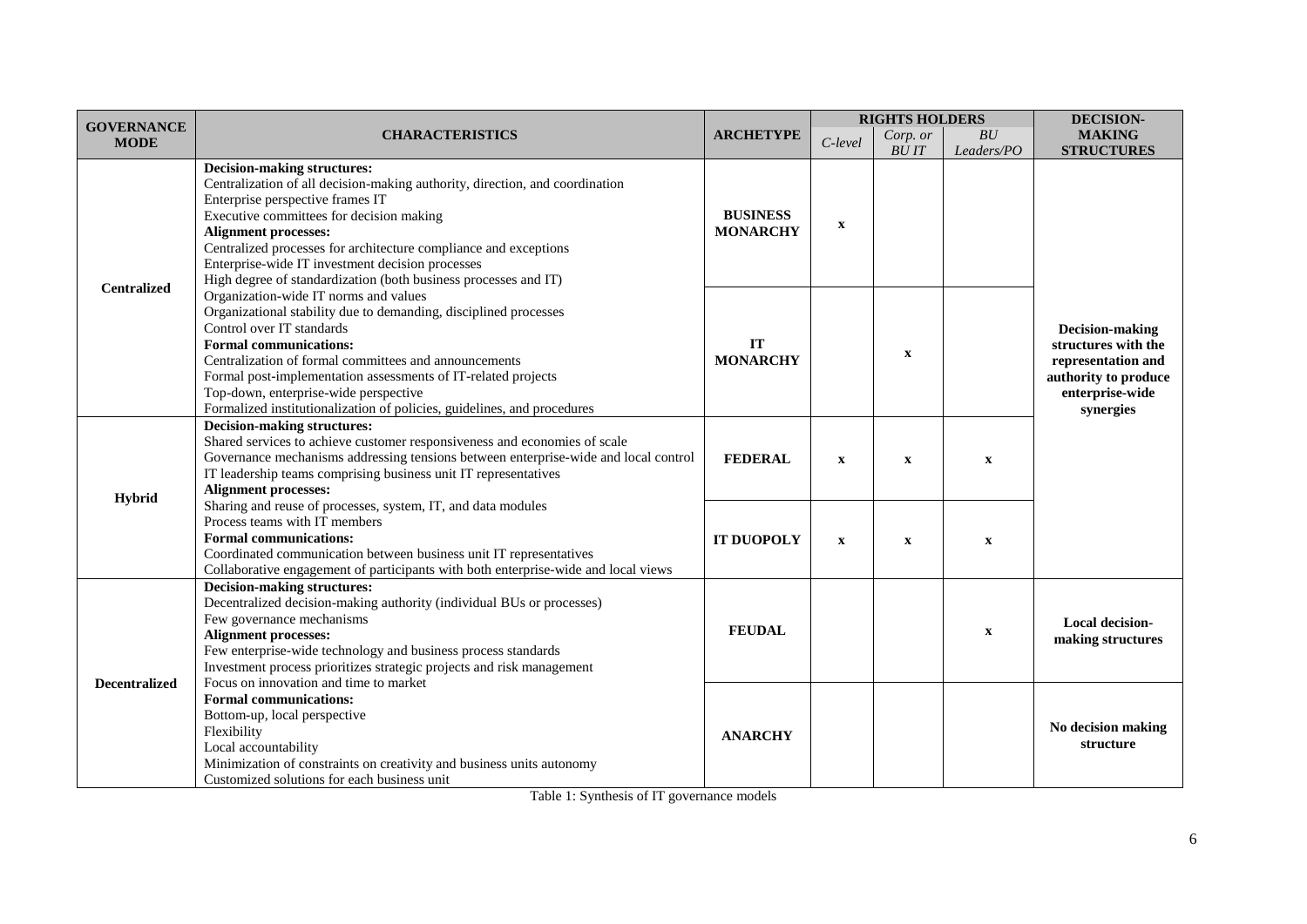## **1.2. New challenges for classic IT governance models**

The changing technological landscape is however challenging established IT governance models.

## *1.2.1.Reversed adoption logics and the rise of anarchic situations*

The rapid democratization of smartphones, tablets, and notepad computers, coupled with the explosion of broadband Internet access, worldwide mobile phone networks, and wireless Internet access, as well as the massive development of social networks and appealing application platforms (e.g., Yammer, Dropbox, Twitter, Google Docs), have combined to reverse classical IT adoption logics in organizations (Baskerville, 2011a, 2011b; Crowston et al., 2010; Leclercq-Vandelannoitte, 2015a, 2015b). The parallel, contemporary rise of the "software as a service" (SaaS) model (Bhattacherjee and Park, 2014) has extended users' autonomy even further. Employees thus are technology-savvy, connected to sophisticated devices, and willing to use their personal technologies in professional spheres (Laga et al., 2012; Ortbach et al., 2013; Schmitz et al., 2016). This IT consumerization also implies an individualization of IS (Baskerville, 2011b), in the sense that individualized setups featuring different combinations of privately owned and company-provided IT devices are increasingly common (Ortbach et al., 2013).

These developments in turn might lead to the emergence and development of "anarchic" situations in companies (Harris et al., 2011). In its etymology, "anarchy" designates a situation without a government, without principles and rules, and without a leader.<sup>2</sup> In IS literature, anarchy thus implies a failure to address new IT challenges (such as IT consumerization) and an intolerable governance archetype, leading Weill (2004, p. 7) to explain: "Anarchies are the bane of many IT organizations because they go their own way, and they are expensive to support and make secure. Formally sanctioned anarchies were rare in our study. But they did exist, and were supported, where local or individual customers required very rapid IT responsiveness."

In more recent practitioner-oriented studies that note the changing technological landscape, anarchic situations are explored as deliberate strategies, based on freedom of choice, that might promote entrepreneurship and foster a culture of innovation. However, Harris et al. (2011, p. 5) caution that "these advantages come at the expense of concerns about data security as well as technology standardization and compatibility. Some organizations are not willing to take on these issues. Others, owing to regulations, cannot accept them." That is, such usages might compromise the integrity of the organization's system and enterprise data. A key problem here is that "Without formal IT governance, individual managers are left to resolve isolated issues as they arise, and those individual actions can often be at odds with each other" (Weill and Ross, 2005, p. 26) and lead to anarchy.

#### *1.2.2.Classic governance in jeopardy: the need of a renewed model of IT governance*

 $\overline{a}$ 

Anarchic situations seem contrary to the basic principles of IT governance, which include consistency, desirable behaviors, control of uses, and alignment of IT uses with organizational objectives and interests. The very definition of IT governance states that it "demands that senior managers define enterprise performance objectives and actively design governance to facilitate desirable behaviors consistent with those objectives" (Weill and Ross, 2004, p. 13). Thus, the ultimate goal of IT governance seems virtually unattainable, according to several pertinent definitions, such as "to direct and oversee an organization's IT-related decisions and actions such that desired behaviors and outcomes are

<sup>&</sup>lt;sup>2</sup> Se[e http://www.etymonline.com/index.php?allowed\\_in\\_frame=0&search=anarchy:](http://www.etymonline.com/index.php?allowed_in_frame=0&search=anarchy) Anarchy (n.): from French *anarchie* or directly from Medieval Latin *anarchia*, from Greek *anarkhia* "lack of a leader, the state of people without a government."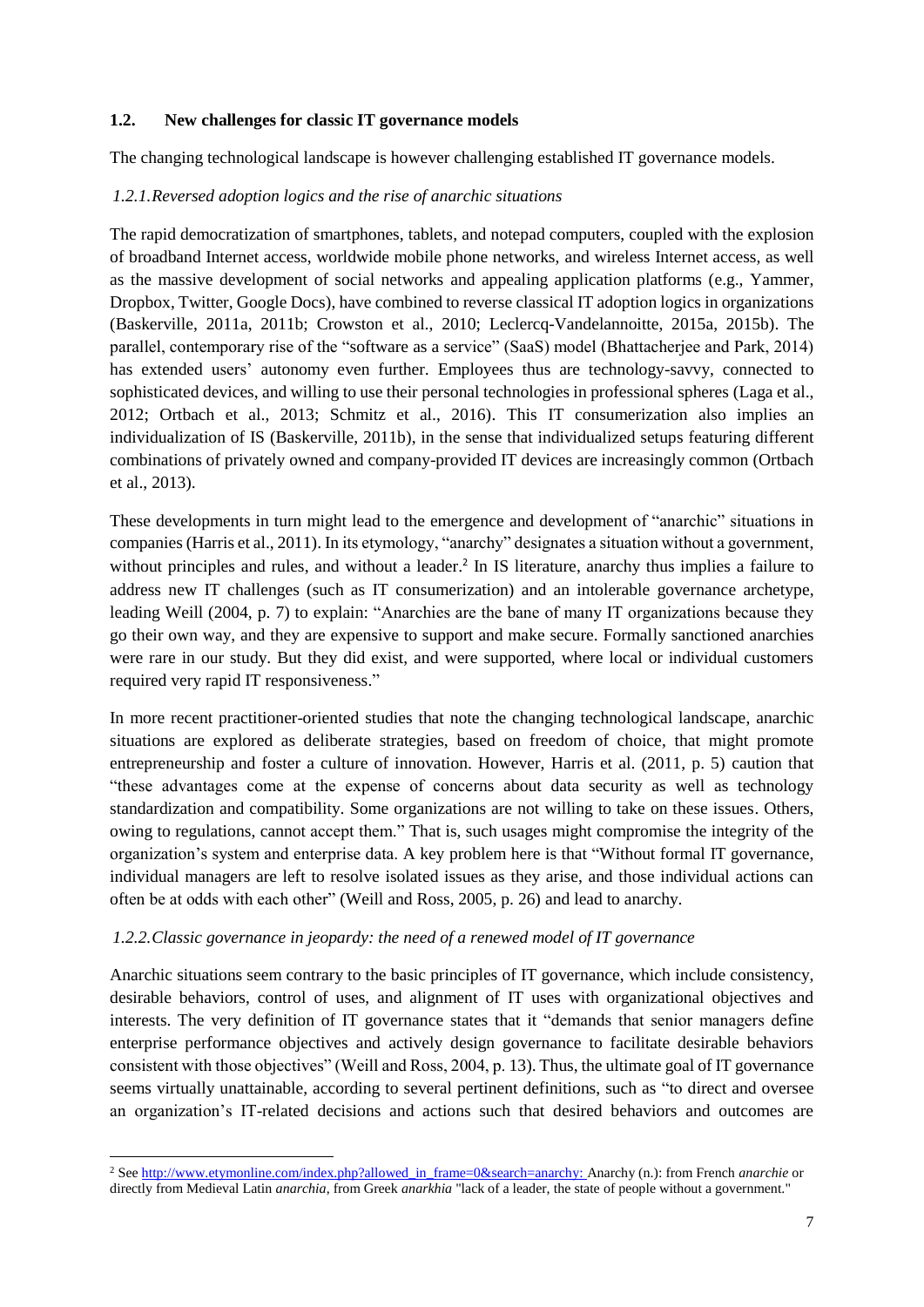realized" (Huang et al., 2010, p.289). In their definitions of IT governance, Boynton et al. (1992) cite the "location, distribution and pattern of managerial responsibilities and control that ultimately affect how IT resources are applied and then implemented," and Van Grembergen (2013, p. 4394) considers "the organizational capacity exercised by the Board, executive management, and IT management to control the formulation and implementation of IT strategy and in this way ensure the fusion of business and IT." That is, management first decides which IT to use and how to implement them, then controls behaviors to ensure the IT uses and performances align with corporate goals.

But evolutions in the technological landscape mean that management lacks visibility or control over the formulation and implementation of IT strategies. Corporate management and CIOs are not the only ones to introduce new IT in organizations, so they cannot ensure that business goals align with IT uses. The new IT uses (led by technological consumerization and SaaS) generally are more disordered and uncoordinated, suggesting that the anarchic model, rather than remaining secondary, is becoming a more common archetype, whether CIOs like it or not (Harris et al., 2011).

The new IT usages also raise the risk of a loss of power and control over IT mastery—that is, the "sovereign territory" of CIOs and corporate management. Classic IT governance models appear jeopardized by individual initiatives and decisions to adopt and use IT; these usages in the organization even imply escapes from classic IT governance mechanisms and frameworks. Thus they raise questions about how IT can be governed in an "anarchic" context and suggest the need for a renewed model of IT governance. What model of IT governance is appropriate in a digital era characterized a deep evolutions of technology uses and social behaviors? To address this question, we adopt a Foucauldian governmentality lens.

# **2. A Foucauldian framework of governmentality**

By reflecting on the way the conduct of individuals or groups might be directed, Foucauldian governmentality provides insights for grasping the evolution of IT governance. Foucault's analysis of modes of government that aim to produce given behaviors and that rely on the exercise of power through a multi-scale network of relations, mediated by dedicated techniques and mechanisms, is indeed particularly insightful for questions of IT governance in companies. In this section, we present the evolving modes of governmentality identified by Foucault, which translate into a renewed vision of the exercise of power.

# **2.1. Three evolving modes of government**

The Foucauldian concept of governmentality (Foucault, 2007), or "the art of government" designates the study of government, and more precisely the study of ways to govern. This neologism was forged by reference to rationality; it seeks to unveil the rationalities that underlie various ways to govern people. Governing refers to the art of "conducting the conducts" to structure possible fields of action by others. Foucault describes government as attempts to produce the behaviors who are best suited to fulfill its own policies and develop organized practices to govern those subjects (e.g., mentalities, rationalities, techniques). Thus Foucault conceptualizes the historical emergence, over the course of the Western history, of three types of governments that rely on different forms of the exercise of power: sovereignty, *raison d'Etat*, and liberalism (though the three forms often are mixed in reality). *Sovereignty* implies "a concern with the glory of the prince and the defense of his territorial possessions". This model is "born in a feudal type of territoriality and broadly corresponding to a society of customary and written law, with a whole interplay of commitments and litigations". R*aison d'Etat* (translated literally as "reason of the state") seeks to reinforce the state, especially as it relates to the European balance of powers during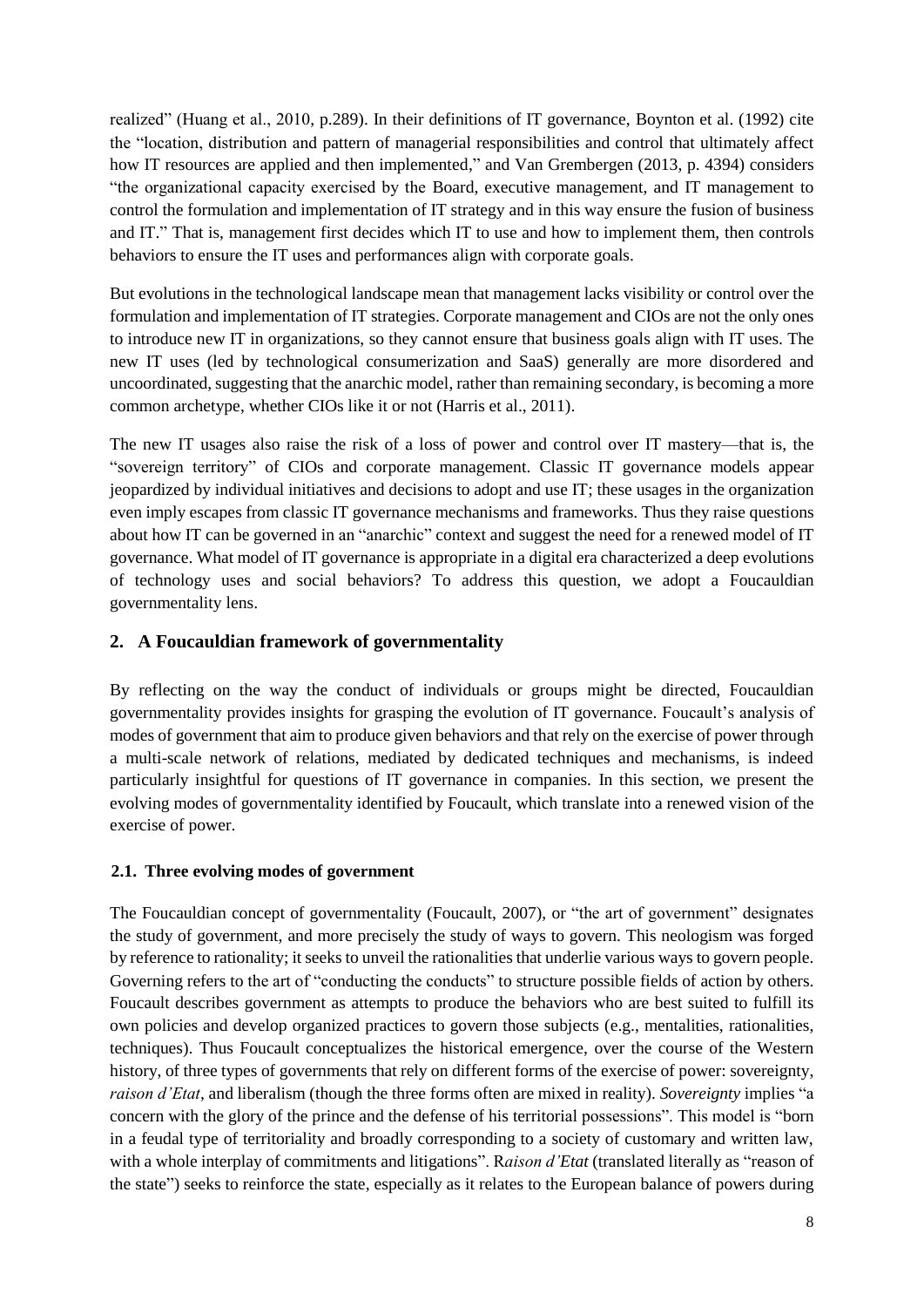the 16<sup>th</sup> to 19th centuries. This administrative state "corresponds to a society of regulations and discipline". Liberalism is dedicated to the protection and promotion of the life of populations (Merlingen, 2011) and corresponds to "a society controlled by apparatuses of security".

The concept of governmentality thus was originally developed by Foucault to analyze the transition from ancient, classic modes to more liberal forms of government and thereby to specify the nature, mechanisms, and implications of the latter. We present these three modes of government through a systematic analysis of their main dimensions, as are synthetized in Table 2.

# 2.1.1.From sovereignty to *raison d'Etat*

Power was exercised during the Middle Ages and Renaissance mainly by princes who reigned over their goods and properties (i.e., land with people), with the possessions sustained by the laws decreed and enacted by those princes themselves (sovereignty). Machiavelli offers an archetype of this system, in which the fate of the land is inextricable from the fate of the prince (e.g. in *The Prince*, 1532).

Through an in-depth analysis of philosophers' works (e.g. Palazzo, 1604; Bacon, 1625; and Chemnitz, 1647, quoted in Foucault, 2007) and the evolution of their models of thought and the political order (e.g., treaty of Westphalia, 1648), Foucault (2007 p. 258) perceives the emergence of a new model of governmentality in the late  $16<sup>th</sup>$  and early  $17<sup>th</sup>$  centuries that shifts away from the sovereignty model with some very clear characteristics. *Raison d'Etat* thus has specific foundations: Viewed from an external perspective (e.g., toward other countries at the European level), it implies a better balance of power among states, by limiting state powers. But it also is exercised to achieve unlimited power within its own territory and over its own population (e.g., the police state), using the disciplinary mechanisms that Foucault (1977) studied extensively.

Raison d'Etat presents some very clear characteristics. There is no reference to a natural order, an order of the world, fundamental laws of nature…. *Raison d'Etat* is not in any way a principle of the state's transformation, or even of its development I would say. Certainly you find the word "increase" … but this is basically only the increase, the perfecting of the features and characteristics that already actually constitute the state and is in no way its transformation. *Raison d'Etat* is therefore conservative…. there is no prior, external purpose, or even a purpose subsequent to the state itself … The end of *raison d'Etat* is the state itself, and if there is something like perfection, happiness, or felicity, it will only be the perfection, happiness, or felicity of the state itself. (Foucault 2007 p. 258)

In particular, discipline gets exercised on a clearly circumscribed territory, marked by quartering, hierarchical and functional distributions, and specific allocations of people to spaces. The organization of the space thus contributes directly to the development of discipline, as in the classic metaphor of the Panopticon, a prison design used to govern people and discipline and correct abnormal behaviors (Foucault, 1977). Therefore, "The first action of discipline is in fact to circumscribe a space in which its power and the mechanisms of its power will function fully and without limit" (Foucault, 2007 p. 45). Discipline favors extensive, detailed control, exerted on some ramification of social institutions and a multiplicity of organisms and bodies, including the smallest details of human life. It implies close scrutiny and surveillance of every aspect of individual activity, controlled through the construction of a "micropower," which Foucault (2007, p. 46) explains as follows: "Discipline allows nothing to escape. Not only does it not allow things to run their course, its principle is that things, the smallest things, must not be abandoned to themselves.… A good discipline tells you what you must do at every moment."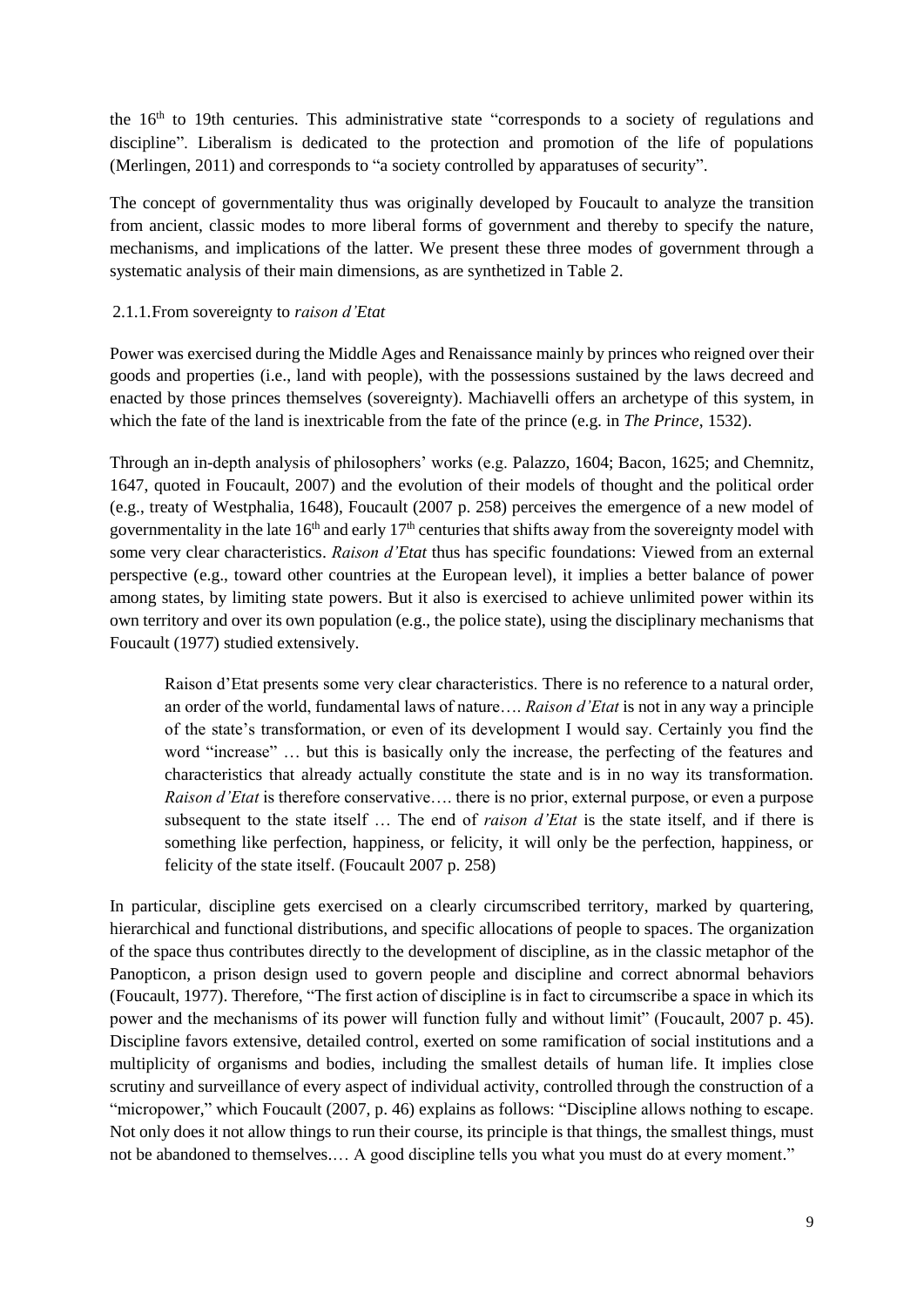Compared with the sovereignty model, designed to produce strict domination, the main goal of *raison d'Etat* thus is to produce obedience. The model accordingly relies on specific techniques, such as normativity (produced by disciplinary practices). Foucault identifies norms established by the state that condition behaviors (e.g., prescriptive norms constructed on the basis of analyses of the best ways to link and connect sub-elements to achieve predefined goals). As such, "normalizing judgments" and "dressage" can govern people, by disciplining their behaviors, classifying them, and identifying abnormal behaviors, which together lead to obedience with predefined rules (Jackson and Carter, 1998) and the eradication of abnormal behaviors. Here, Foucault (2007 p. 57) explains,

Discipline, of course, analyzes and breaks down; it breaks down individuals, places, time, movement, actions, and operations. It breaks them into components such they can be seen, on the one hand, and modified on the other. It is the famous disciplinary, analytical-practical grid that tries to establish the minimal elements of perception and the elements sufficient for modification. Second, discipline classifies the components thus identified according to definite objectives. What are the best actions [or individuals, places, etc.] for achieving a particular result?… Third, discipline establishes optimal sequences or co-ordinations: How can actions be linked together?… Fourth, discipline fixes the process of progressive training (*dressage*) and permanent control.… Disciplinary normalization consists first of all in positioning a model, an optimal model that is constructed in terms of a certain result, and the operation of disciplinary normalization consists in trying to get people, movements, and actions to conform to this model.

#### 2.1.2.From *raison d'Etat* to liberalism

The third model emerged in the 18th century, characterized by new foundations and distinctive mechanisms to exercise power (Foucault, 2007), namely, "security apparatuses" (*dispositif*) or "regulatory controls". These new mechanisms of liberalism are separate from notions of discipline, in the sense that they no longer seek total control over people and things. Security apparatuses attempt to stick to and observe reality, deduce some realistic goals, and then leverage the reality to make the goals happens. The first step is thus to study sub-elements (individual, places, time, movement, actions, operations), not to break them down and reassemble them but rather to understand their natural rules, motivations, necessities, and reasons. In Foucault's (2007, p. 40) words: "The analysis must be broadened on the side of protagonists, inasmuch as instead of subjecting them to obligatory rules, we will try to identify, understand, and know how and why they act, what calculation they make."

Security apparatuses also aim to establish, fabricate, and organize favorable milieu in which individuals and groups with varied interests can produce and react to events. In such milieu, sub-elements can move freely according to their own motives (enabling *laissez-faire, passer et aller*). The sum of these actions fulfill the global aim of government. In this new type of governmentality, the norm is no longer prescriptive, such as exists with discipline. Nor does the government define the norm. Rather, its role is to study the conditions in which particular behaviors occur, then promote such conditions to harness the favorable milieu that statistically induce the best behavior. Foucault (2007, p. 72) explains: "You can see that a completely different technique is emerging that is not getting subjects to obey the sovereign's will, but having a hold on things that seems far from the population, but which, through calculation, analysis and reflection, one knows can really have an effect on it."

In contrast to the discipline that characterizes *raison d'Etat*, the source of action by the population is desire and pursuit of individual interests. The milieu the government lays out should be such that the interaction of individual interests, through various relationships and connections, produces what is in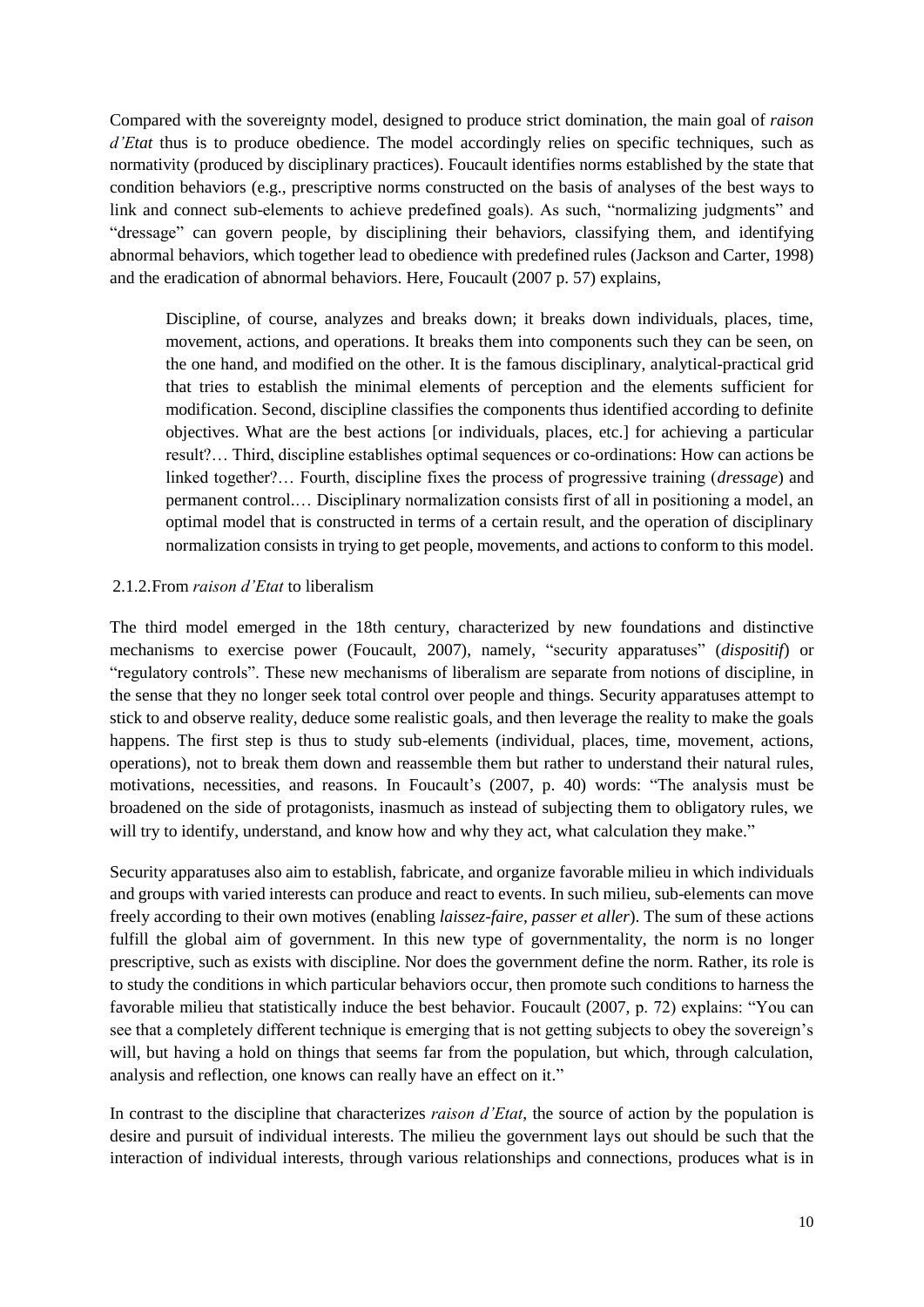the general interest of the population. The interface of rulers and the populace no longer involves obedience but rather is marked by freedom. According to Foucault (2007, p. 49),

Freedom is nothing else but the correlative of the deployment of apparatuses of security. An apparatus of security … cannot operate well except on condition that is given freedom, in the sense the word acquires in the  $18<sup>th</sup>$  century:... the possibility of movement, change of place, and processes of circulation of both people and things."

As a result, this "new art of government," based on the free play of interests within a milieu structured by clear, well-known, long-lasting rules of the game, constitutes the essence of liberalism, and "The game of liberalism—not interfering, allowing free movement, letting things follow their course; '*laisser faire, passer et aller'*—basically and fundamentally means acting so that reality develops, goes its own way, and follows its own course according to the law, principles and mechanisms of reality itself" (Foucault, 2007, p. 48).

Liberalism thus introduces a new governmental rationality that governs people's conduct through their interests and calculations, rather than directly conducting them, so Foucault (2008 p. 312) offers a definition: "What characterizes liberal rationality: how to model government, the art of government, how to found the principle of rationalization of the art of government on the rational behavior of those who are governed." The main question for the state is not how to govern more (i.e., regulate all conducts through disciplinary procedures) but rather how to govern less (i.e., account for the costs of regulation relative to its gains for society). The ultimate goal is to find an optimal illegality rate and thus reach goals while taking the costs of enforcement versus the cost of nonconformity into consideration.

Contrary to the *raison d'Etat* model, differences in conduct and unplanned behaviors are not an issue that need to be corrected by appropriate training or dressage, because "Society does not have a limitless need for compliance. Society does not need to conform to an exhaustive disciplinary system. A society finds that it has a certain level of illegality and it would find it very difficult to have this rate indefinitely reduced" (Foucault, 2008, p. 256). Compared with sovereignty and *raison d'Etat*, which rely, respectively, on laws and rules as central techniques to achieve domination and obedience, liberalism uses regulation to act indirectly on the population by favoring a milieu that is prone to free movement.

The resulting type of government has been implemented in advanced liberal democracies, in which power is decentered. It does not imply a transfer of power from the state to non-state actors but rather an expression of a changing logic of rationality of government (defined as a type of power), in which civil society is redefined: from a passive object of government to be acted upon to an entity that is both an object and a subject of government.

This renewed vision of power further implies that individuals are active in their own self-government. The recognition of the active role of individuals implies the need for internal regulation, such that people must be willingly complicit in their own governance and thus become governable from a distance. Contemporary liberal governmentality settles on an understanding that society is best governed at a distance through networks (Clegg, 2002), according to regulations of conducts rather than ruling through top-down laws or decrees. Liberal governmentality in turn offers indirect techniques for leading and controlling individuals without being responsible for them, such as through technologies of responsibilization. In this case, subjects are held responsible; they are encouraged to see social risks as outside the responsibility of the state, such that they lie in the domain for which an individual is responsible, transforming it into a problem of self-care (Foucault, 2007, 2008).

Table 2 synthetizes the main dimensions of these three modes of government.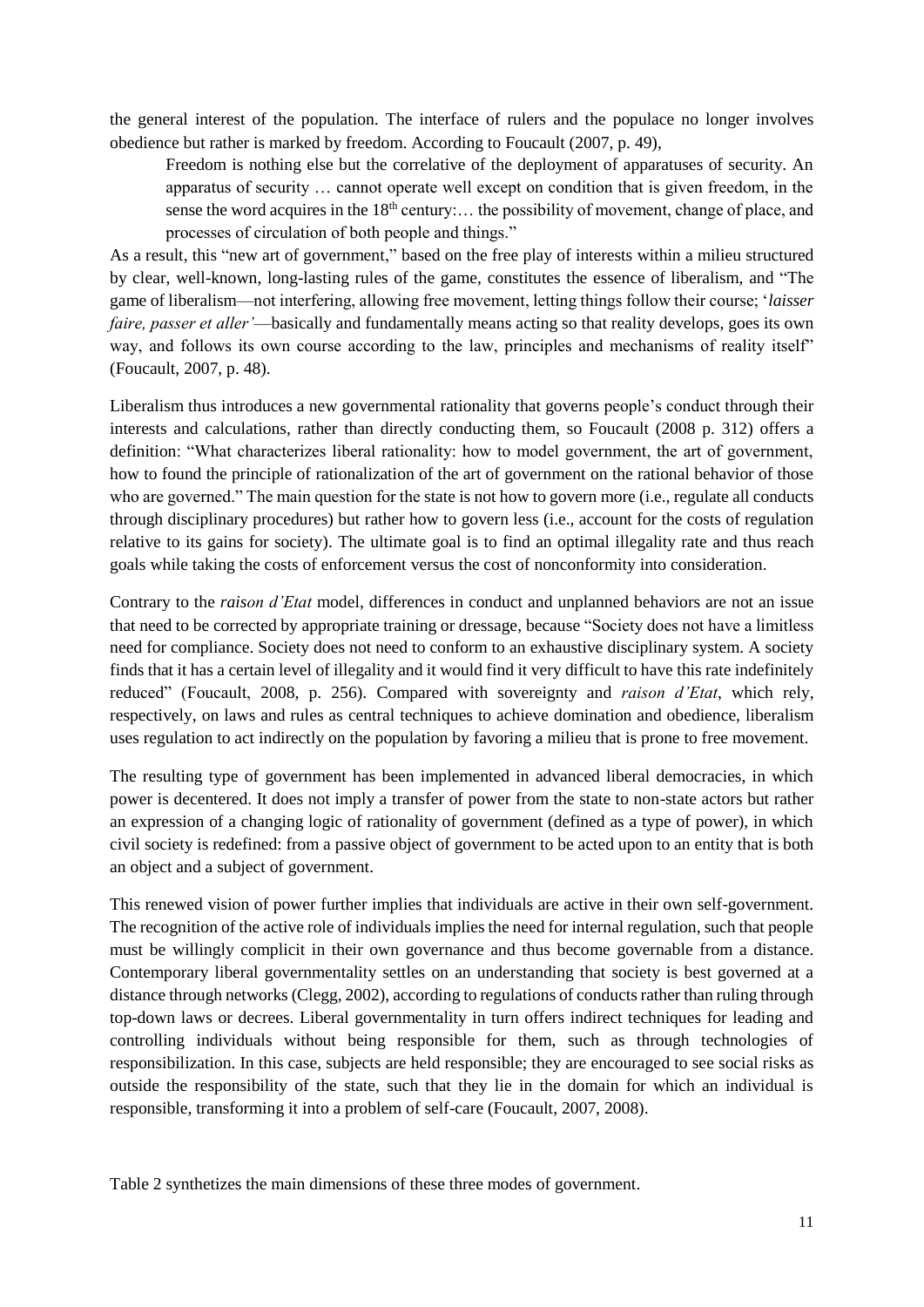|                    |                                       | <b>SOVEREIGNTY</b>                                                                                        | <b>RAISON D'ETAT</b>                                                                                                                                                      | <b>LIBERALISM</b>                                                                                                                                                        |  |
|--------------------|---------------------------------------|-----------------------------------------------------------------------------------------------------------|---------------------------------------------------------------------------------------------------------------------------------------------------------------------------|--------------------------------------------------------------------------------------------------------------------------------------------------------------------------|--|
|                    | Underlying<br>principle               | Legality                                                                                                  | Discipline                                                                                                                                                                | Security apparatuses<br>("dispositifs") or regulatory<br>controls                                                                                                        |  |
| <b>Foundations</b> | Nature of<br>space                    | Territory (potentially<br>without limitation)<br>dominated by prince<br>(from the capitol)                | Circumscribed territory,<br>ramified, and characterized by<br>quartering, hierarchical and<br>functional distributions, and<br>specific allocation of people to<br>spaces | Favorable milieu, an area of free<br>movements, arranged according<br>to possible events, to enable<br>laissez-faire, passer et aller                                    |  |
|                    | Target of<br>power                    | Ensemble of subjects<br>of law                                                                            | Multiplicity of organisms and<br>bodies, on which extensive,<br>detailed control is exerted                                                                               | Populations of individuals and<br>groups who produce and react to<br>events (with various interests)                                                                     |  |
| <b>Objectives</b>  | Educational<br>stake                  | To produce<br>domination                                                                                  | To produce obedience<br>(normalize, discipline, classify,<br>and correct abnormal behaviors)                                                                              | To produce freedom<br>(empowerment)                                                                                                                                      |  |
|                    | <b>Ultimate</b><br>objective          | To ensure the<br>prosperity of the<br>sovereign                                                           | To eradicate abnormal behaviors                                                                                                                                           | To find an optimal illegality rate<br>depending on costs of<br>enforcement and non-<br>conformities                                                                      |  |
| <b>Techniques</b>  | Main<br>mechanism                     | Law (authorize or<br>ban)                                                                                 | Rules and prescriptions (for<br>obedience)                                                                                                                                | Regulation (to influence the<br>milieu in which the population<br>moves freely)                                                                                          |  |
|                    | Interface of<br>individual<br>conduct | Will (allegiance,<br>adhesion or coercion)                                                                | Obedience (duty)                                                                                                                                                          | Freedom (desire)                                                                                                                                                         |  |
|                    | Conception<br>of norm                 | Distinction between<br>legality and illegality<br>(definition of what is<br>forbidden and what is<br>not) | A prescriptive norm is pre-<br>established by the state to<br>distinguish normal from<br>abnormal                                                                         | A norm emerges from a<br>statistical analysis of types of<br>conduct and their effects, so<br>actions can be taken to correct<br>deviations and induce best<br>behaviors |  |

Table 2: Synthesis of the main dimensions of the three models of government

#### **2.2. A renewed concept of power at the heart of governmentality**

Modes of government thus primarily correspond to different means to exercise power. That is, governmentality does not pertain to theorizing about conceptual entities (e.g., the State) but rather to studying "the rationality immanent to the micro-powers, whatever the level of analysis being considered" (Foucault, 2007, p. 389). Miller and Rose's (2008) analysis of "mentalities of government" and Dean's (2010) "analytics of government" affirm that "how power is exercised" represents a more efficient question than "who governs." As Foucault explains, "governmentalization" is a process by which power relations get intertwined in the state and among the population (Nohr, 2012). Power is not only hierarchical and top-down, possessed by the state or institutions. In contrast with this classic vision of power (i.e., oppressive and localized in a sovereign ruler or state), Foucault proposes a dense net of omnipresent relations, coming from below, that spreads everywhere. Classic theories of power (Hobbes, 1651; Law, 1991) present it as an entity that can be possessed or claimed; Foucault instead conceives of power as relational and immanent. That is, he rejects a "unified view of the state for one of a network of institutions, practices, procedures and techniques in which power as strategic relations circulates"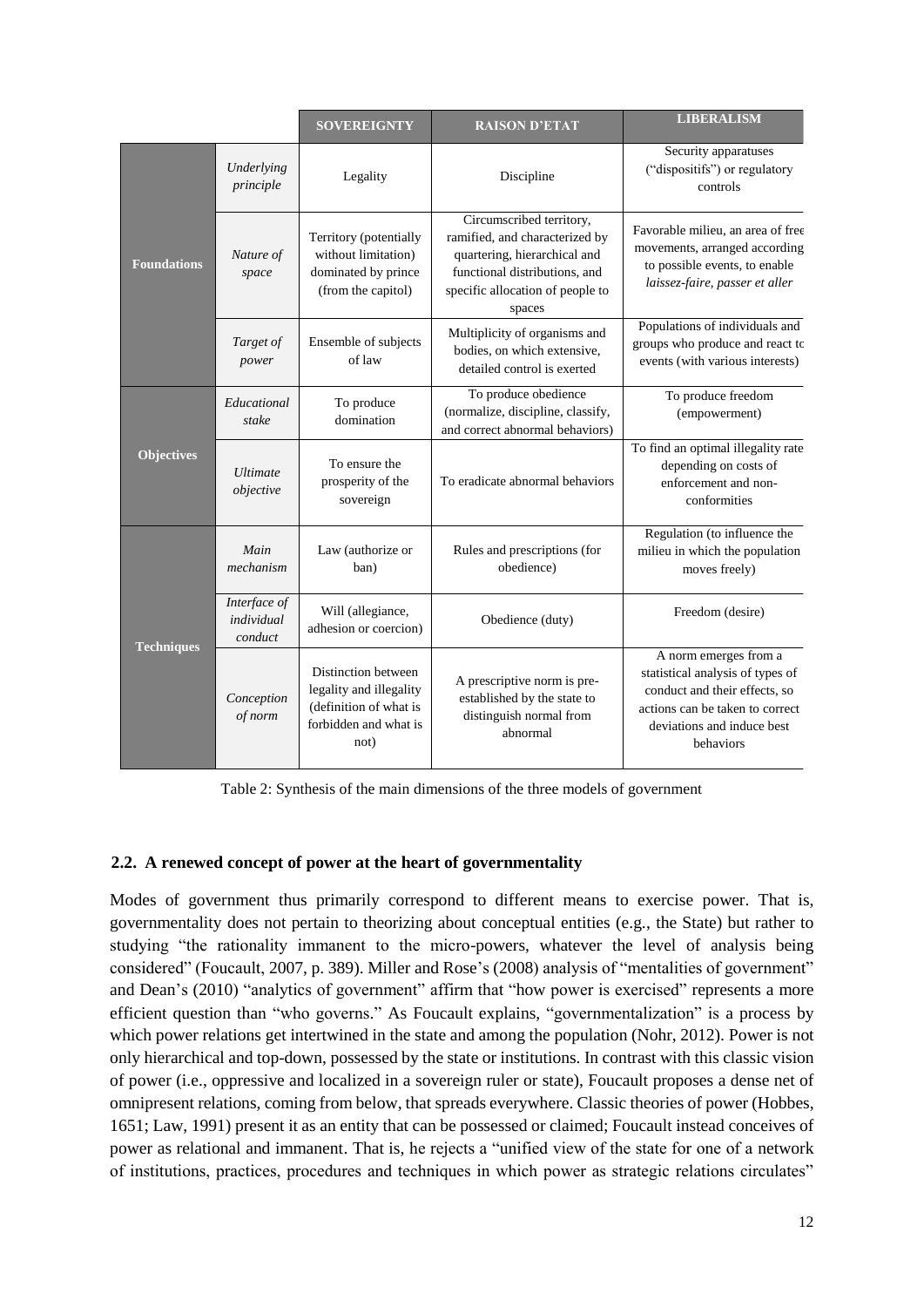(Willcocks, 2004, p. 257). As a result, power cannot be theorized but only can be exercised; it exists only in action and relationships (Foucault, 1977) – and one of the more fundamental way of exercising power is knowledge.

The shift from one mode of government to another is driven by deeper evolutions in power relations, or power–knowledge relations in Foucault's (1977) terms. Consistent with his conception of power as relational, Foucault posits a circular relationship between power and knowledge. Power is a "knowledge field," from which ratios of power emanate. Power produces knowledge; discourse and knowledge have power and truth effects, such that "Power and knowledge directly imply one another" (Foucault, 1977, p. 27). An analysis of power is thus inseparable from the regime of truth and the "*instances de véridiction*" (veridiction authorities) associated with it (Foucault, 1976, p.48-49). In early writings, Foucault rejected received interpretations about established knowledge, in his attempt to question regimes of truth. He explained how the production of official discourse was controlled, selected, classified, and distributed by various actors and social institutions, which he labeled "instances de véridiction" (e.g., clergy in the sovereignty model, the state in the *raison d'Etat* model). These entities tended to impose their own regimes of truth (e.g., based on wisdom in the sovereignty model or reason, as calculated by the ruler, in the *raison d'Etat* model). By analyzing relationships among truth, knowledge, and values, and the social institutions and practices in which they emerge (Willcocks, 2004, p. 247), Foucault highlighted the power effect characteristics of such discourses, diffused by social institutions and presented as regimes of truth. For example, madness, prisons, the body, life, death, and human beings progressively became objects of observation and new scientific discourses developed by social institutions,<sup>3</sup> thus producing insidious forms of social control. Discourses that aimed to reveal a truth created and controlled the objects they claimed to know; what we accept as normal, natural, and true in society in fact comesfrom historical contingencies and power–knowledge relations, which define possible actions and truths (Willcocks, 2004).

New "instances de véridiction" thus emerge from evolving power–knowledge relations that characterize the transition from one mode of government to another. In particular, the shift from *raison d'Etat* to a liberal mode of government was driven by the emergence of a specific field of knowledge that, despite its importance for the state's power, could not be governed by the state: economics. Economic processes could not be efficiently regulated by an almighty *raison d'Etat*; the state could not efficiently discipline the course of economies, because the state could not assess the truth about it. Economics thus emerged as a separate field, outside the state government, and developed its own regime of truth. The truth then could no longer be established by the state solely according to its own interests. Instead, the emerging regime of truth reflected the expressions of the interests of various individual actors involved in economic processes; rather than being objects of disciplinary practices by the state, they played active self-government roles, with the goal of maximizing their profits while minimizing losses. The simultaneous condition and effect of the shift from *raison d'Etat* to liberalism thus was the emergence of the market, as a new instance de véridiction. In *raison d'Etat,* the only instance de veridiction was the state, and the market was an object of jurisdiction (governed and constrained by disciplinary rules, such as minimal or maximal prices); the shift to liberalism was characterized and triggered by the evolution of the market from an object of jurisdiction to an instance de véridiction.

Table 3 synthetizes and compares the main conception of power in the sovereignty, *raison d'Etat*, and liberal modes of government.

**.** 

<sup>&</sup>lt;sup>3</sup> For example, as Foucault notes, psychiatry emerged during the 19th century as an instance of veridiction to assert a truth about who is a fool and who is not.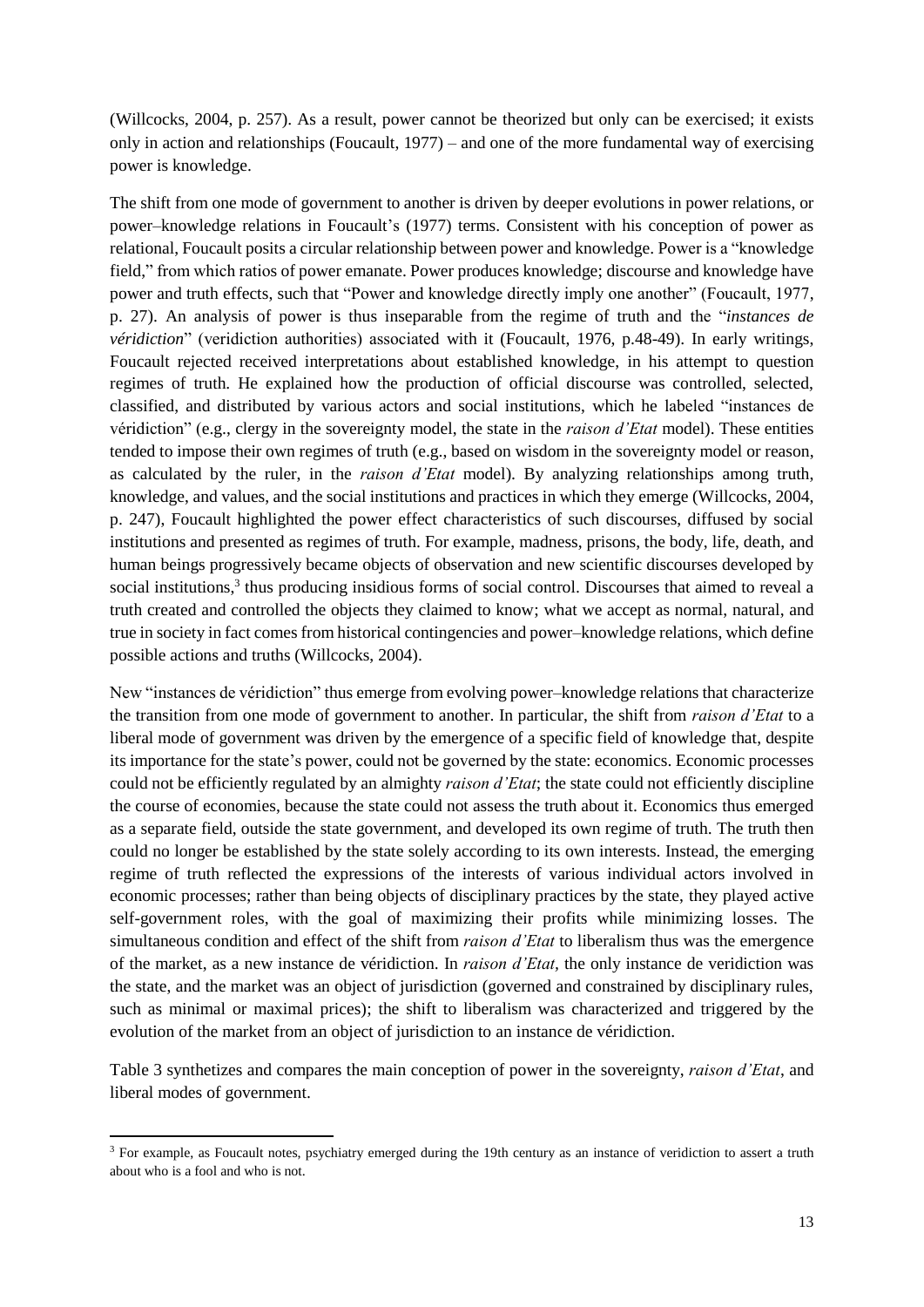|                                               | <b>SOVEREIGNTY</b>                                                              | <b>RAISON D'ETAT</b>                                            | <b>LIBERALISM</b>                                                         |
|-----------------------------------------------|---------------------------------------------------------------------------------|-----------------------------------------------------------------|---------------------------------------------------------------------------|
| <b>Historical archetype</b><br>(never pure)   | Feudal state                                                                    | Administrative state                                            | Market democracy                                                          |
| <b>Nature of power</b>                        | Power of the sovereign,<br>(oppressive and localized<br>in the sovereign ruler) | Power of the state<br>(transcendent and<br>unlimited)           | Immanent to society<br>(dynamic and<br>permeating, limited by<br>utility) |
| Role of population                            | Passive object of<br>government to be acted on                                  | Passive object of<br>government to be acted on                  | Both an object and a<br>subject of government                             |
| <b>Meaning of governing</b>                   | Reigning                                                                        | Ruling or commanding                                            | Regulating people's<br>conducts and making<br>them responsible            |
| <b>Instances de</b><br>véridiction (examples) | Clergy                                                                          | <b>State</b>                                                    | Market                                                                    |
| Wisdom<br><b>Regime of truth</b>              |                                                                                 | Reason, calculation of the<br>ruler ('calcul du<br>gouvernant') | Reason, calculation of<br>the governed ('calcul du<br>gouverné')          |

Table 3: Synthesis of the main conceptions of power in three models of government

# **3. Foucauldian governmentality as a conceptual framework to revisit IT governance**

Using this philosophical and historical analysis of Foucault's theory of governmentality as a conceptual lens, in this section we apply analogical reasoning to compare the evolutions of governmentality and IT governance and grasp the emergence of a liberal model of IT governance.

# **3.1. Analogy: IT governance models and Foucauldian governmentality**

# *3.1.1. Process of analogical reasoning*

The Foucauldian theory of governmentality provides a useful conceptual framework for understanding the functioning of diverse institutions, as demonstrated in research pertaining to politics, the state, law, and history. However, this concept rarely has been used in management (or IS) research (Clegg et al., 2002) to address questions linked to the government of organizations and governance principles. Although some research acknowledges concepts of reflexive control or self-surveillance (Barker, 1993; Sewell, 1998), we find no links to the concept of governmentality (Clegg et al., 2002). Nor has governmentality been used in prior IS research to study questions of IT governance, which is especially surprising when we consider that IS research has drawn on state governance and information politics to investigate these questions, as revealed in the political perspective and lexicon used by such studies (Davenport and Prusak, 1997; Weill, 2004). Foucault presents governmentality as an analytical framework for studying micro-power relations at various scales (from the self or family to the overall social structure) and in various fields (e.g., madness, illness, criminality, education). Although he never applied his concepts to the enterprise (focusing instead on prisons, hospitals, or factories), his theory of governmentality has a strong heuristic slant for organizational topics, and IS research in particular. We thus draw an analogy (Bartha, 2013) between models of IT governance and the Foucauldian framework of governmentality to understand IT governance in radically changed technological environments. Analogical reasoning can introduce new ideas and develop renewed theoretical perspectives, so analogies are essential for the generation of organizational knowledge, because they "liberate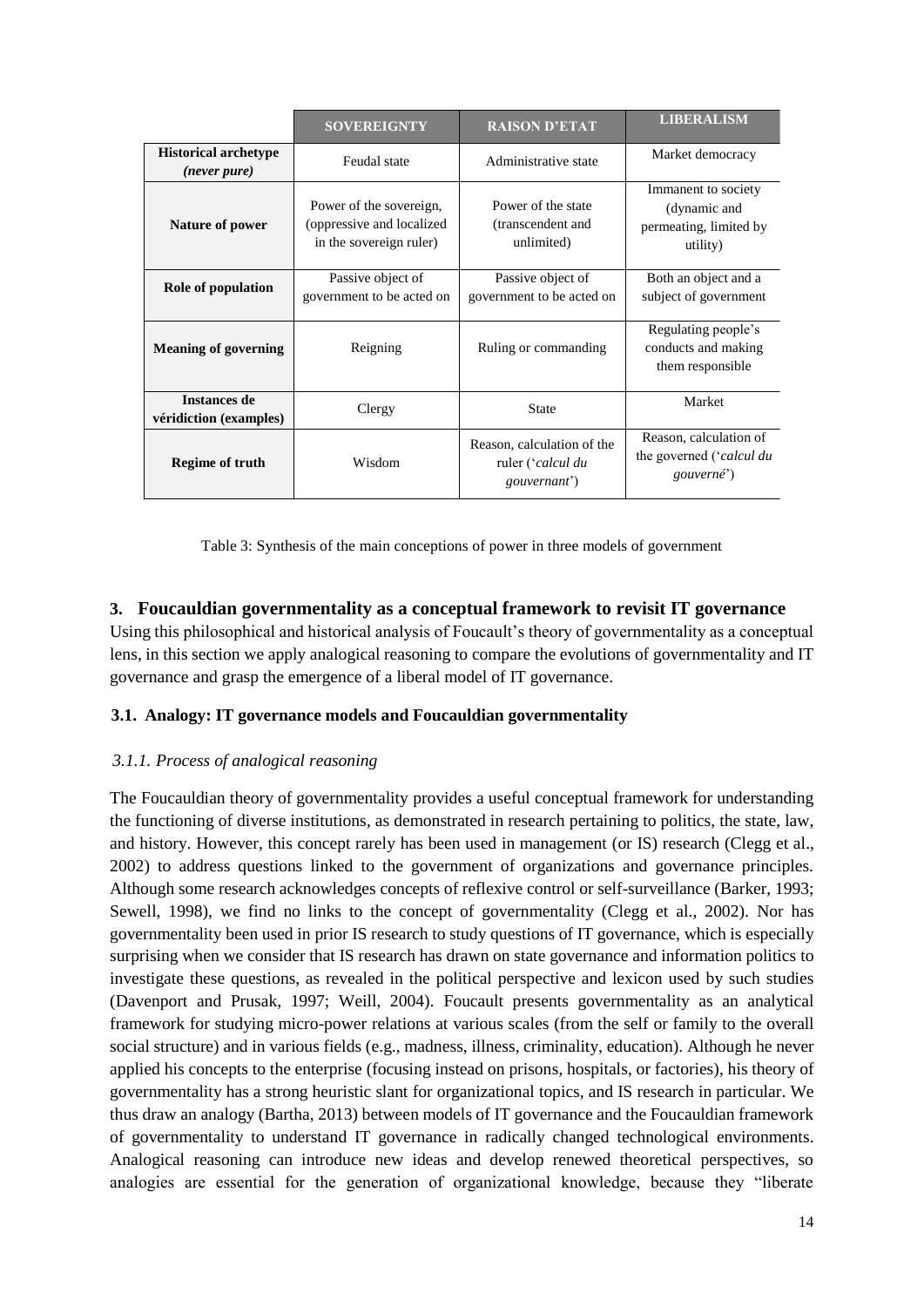imagination, help draw attention to alternative conceptions of reality by selectively highlighting certain features of it, and thus guide action accordingly" (Tsoukas, 1993, p.325). Analogical reasoning seems particularly insightful for management research, especially considering the calls for organization theory to encourage diverse perspectives, such as analogies and metaphors, and thereby develop further (Cornelissen et al., 2011; Tsoukas, 1993). Analogies also are useful for practitioners and managers, and organizational actors strongly rely on analogical reasoning "to comprehend change, including the meaning and potential of new technologies, systems and processes" (Bingham and Kahl, 2013).

Because analogical reasoning involves a comparison of similarities between two concepts, we use the Foucauldian framework of governmentality as a conceptual lens to interpret IT governance models, seeking to abstract and transfer knowledge about IT governance to the Foucauldian framework of governmentality and thereby revisit questions of IT governance, to understand its dynamic evolution and issues. Accordingly, in the first, open coding phase (Miles and Huberman, 1994), we undertook both a review of literature into IT governance (IS research and practitioner studies) and, in parallel, an extensive literature review of Foucauldian governmentality (Foucault's lectures at College de France). In the second phase, we compared codes assigned to the characteristics of each model, looking for connections and parallels (e.g., foundations, objectives, techniques) that would allow us to establish more abstract concepts and develop renewed concepts of IT governance.

## *3.1.2.IT governance models interpreted through a Foucauldian governmentality prism*

Our analogical reasoning enables us to suggest that IT strategies, implementations, and uses in organizations are situated in a given mode of government, characterized by specific dimensions and premised in specific regimes of truth. With a content analysis, we considered models of IT governance along specific dimensions and specified their foundations, objectives, and techniques, according to a Foucauldian view of governmentality. The models of IT governance thus can be situated in specific modes of government (Table 4), though we also acknowledge, as Foucault himself did, that there is no pure mode of government—only prevailing modes that combine several specific dimensions.

For example, Business Monarchy and IT Monarchy (the most centralized models) are inscribed in a *sovereignty* mode, in which IT is the sovereign territory of a centralized authority and decision-making structure, generally represented by corporate executives or CIOs. The main goal of this sovereign mode of IT governance is to constitute a dominant corporate position to fulfill top-down IT strategy and enterprise-wide goals, using techniques and laws that seek to institutionalize IT policies and procedures, generally by relying on coercive mechanisms. The Federal model, IT Duopoly, and, to a lesser extent, the Feudal model, instead are inscribed in a *raison d'Etat* mode of government, which is based on circumscribed territory, governed by ramifications among organizational representatives (e.g., corporate, BU, functional, or IT managers) that are hierarchically and functionally organized. This sort of IT governance relies on a hybrid, centralized–decentralized decision-making structure, with the objectives of normalizing processes that can standardize behaviors and IT uses. To do so, such models rely on diverse IT governance mechanisms as disciplining techniques (e.g., rules, urbanization of IS, enterprise architecture, IT architecture, organizational committees, alignment processes, formal communications). In turn, the Business Monarchy, IT Monarchy, Federal model, IT Duopoly, and Feudal model all can be considered classic models of IT governance: They are standard and longestablished means, both in organizations and in IS research. These classic, extensively studied models correspond to a classic vision of power as something that can be possessed, and they vary in "the extent to which corporate executives, corporate IT, divisional IT or line managers are vested with power and authority for the key IT decisions and activities" (Sambamurthy and Zmud, 1999, p. 261). Depending on their degree of centralization, they also may vary in the extent to which they impose standardized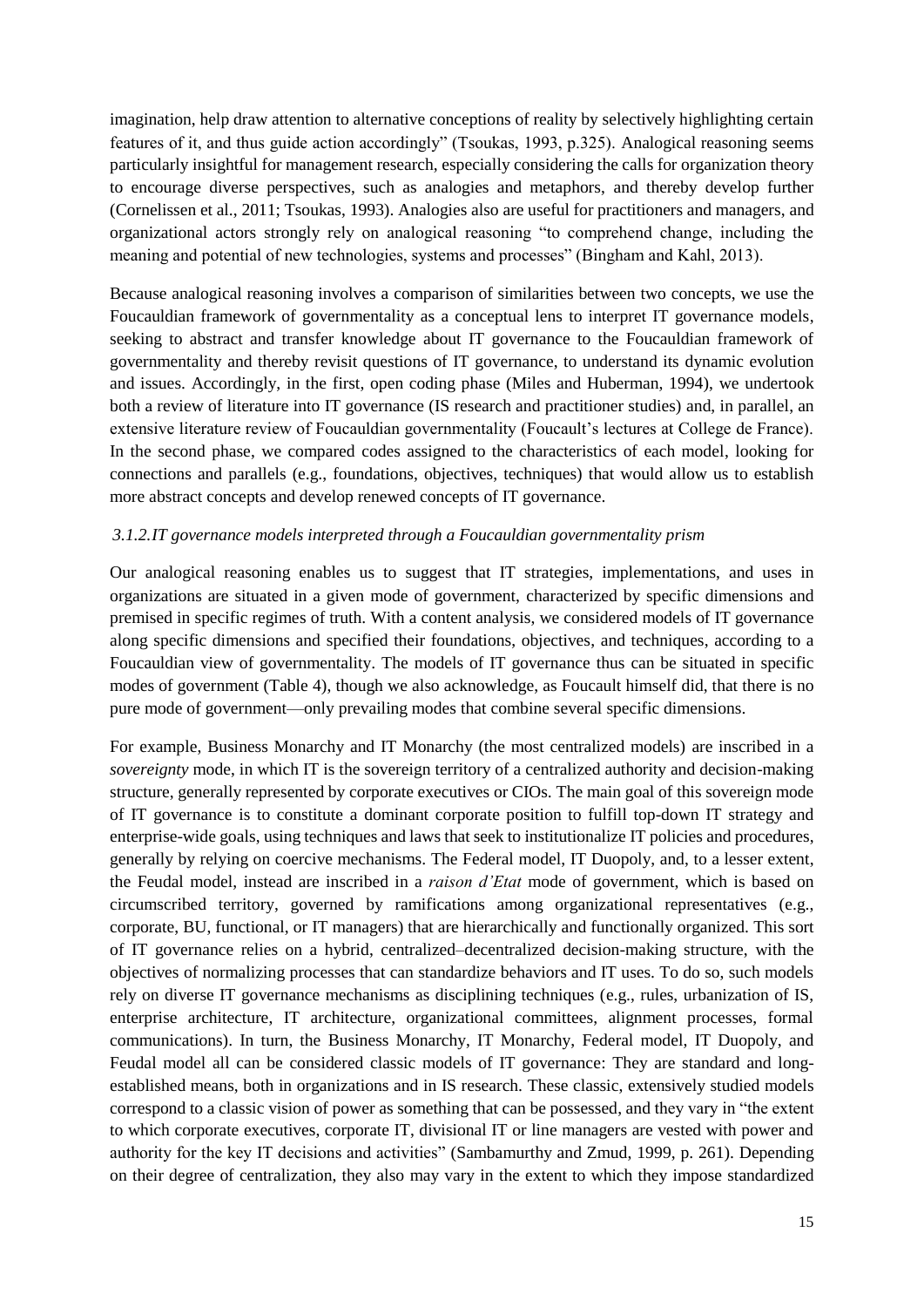and normalized IT uses in organizational settings, through disciplining mechanisms that seek to produce either domination (sovereignty) or obedience (*raison d'Etat*).

The Anarchic model (Weill, 2004) extends autonomy and the associated logics of empowerment, while also announcing the emergence or invention of a renewed model of IT governance. Just as Foucault perceived shifts in the modes of government by observing behaviors and analyzing philosophy during particular periods, we note that the emergence of this renewed model of IT governance has been announced in recent decades, by both observed practices and IS theories. For example, the changes in IT uses and resurgence of autonomy have been conceptualized according to various perspectives (e.g., bricolage, Ciborra, 1994; adaptive structuration theory, DeSanctis and Poole, 1994; Schmitz et al., 2016; emergent and opportunity-based changes, Orlikowski and Hofman, 1997; creative autonomy and appropriation tactics, Certeau, 1980). Such approaches still assume that the introduction and deployment of a new IT system starts with organizational decisions, but they emphasize the autonomy and power that can be exerted by each organizational actor, which has been extended by recent technological trends such as the consumerization of IT, inversed adoption logics, the development of individual IS (Baskerville, 2011a, 2011b) and the development of SaaS that allow for uncoordinated IT uses (Harris et al., 2011; Niehaves et al., 2012).

Such uses also can be grasped through the Foucauldian renewed concept of power, which is not the property of any state or, in an IT governance context, corporate executives or CIOs. Nor is it localized in a central decision-making structure. Rather, power is exercised throughout the social body, is omnipresent at every level, and operates at micro levels of social relations through power–knowledge relations (Foucault, 1977). For example, IT departments have long been the only actors able to manage the engineering side of technology (e.g., installing and hosting servers, managing firewalls, implementing enterprise resource planning, configuring routers), and they exerted power stemming from this knowledge (Silva and Backhouse, 2003). But IT consumerization and the contemporary rise of SaaS implies that every need now has an online solution, so technical knowledge is less useful and already has been transferred, at least partially, to users. Employees, organizational actors, and IT users thus are not just recipients of and indirect participants in organizational, IT-driven change; they can initiate such change, through their choice to use their own technology for professional purposes (Harris et al., 2011; 2012), or to develop deviant, non-prescribed (Cunha, 2013), non-canonical practices, and nonconformities (in front of 'Raison d'Etat'). Such changes in IT uses thus contain the premises of a shift from classic modes ('Sovereignty' and 'Raison d'Etat') of IT governance to a renewed model, that we label a '*liberal model of IT governance*'.

The foundations of a *liberal model of IT governance* stem from the combination of both strategies of organizational and IT governance (in a broad sense) and self-governance by those who are made subjects of organizational governance (Clegg et al., 2002, p. 32). The Foucauldian concept of liberal government, coupled with this relational and networked form of power, help us understand this evolution according to the coordination of actors, beyond disciplinary normalization. That is, the liberal model of IT governance allows the personal projects, ambitions, and IT choices of individual actors to become enmeshed and form alliances with those of organization authorities (Merlingen, 2011). As mentioned by Du Gay (2000, p. 168), the goal of a liberal government is "to create a distance between the decisions of formal political institutions and other social actors … "conceive of these actors as subjects of responsibility, autonomy and choice [and] … act upon them through shaping and utilizing their freedom." A liberal model of IT governance thus would aim to regulate the behaviors and IT uses of organizational actors, who are subjects of responsibility, autonomy, and choice, and then benefit from their freedom. It also would rely on diverse regulation techniques, such as security apparatuses, that entail both empowerment and the development of individual and local accountabilities. Table 4 proposes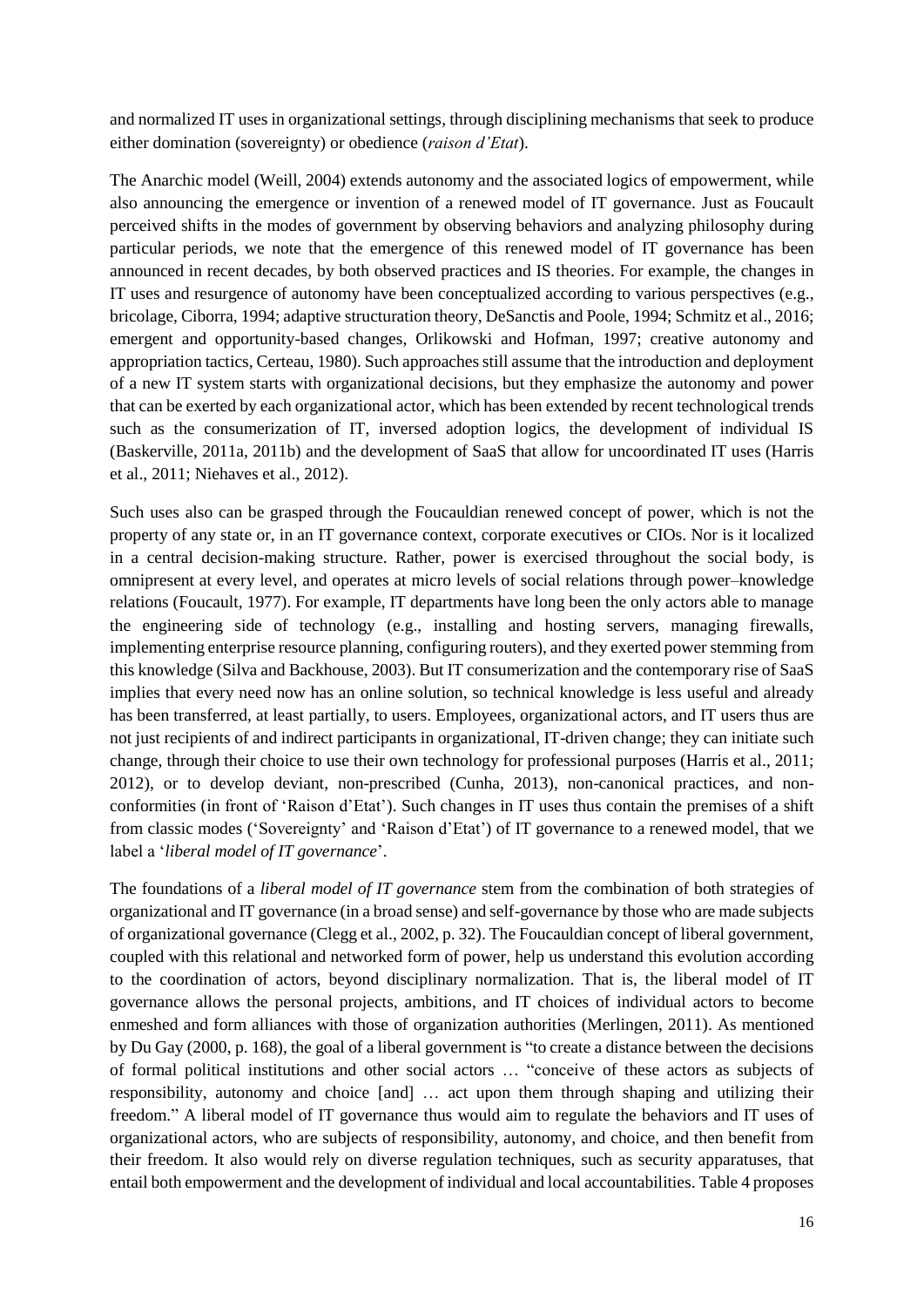a way to map the results of this analogy between IT governance models and Foucauldian governmentality.

| IT<br>Governance<br><b>Archetypes</b>                                                | <b>Main Dimensions (in a Foucauldian Lens)</b>                                                                                                                                                                                                                                                                                                                                                                                                                                                                                                                                                                    | Foucauldian<br><b>Modes</b> |                                                        |  |
|--------------------------------------------------------------------------------------|-------------------------------------------------------------------------------------------------------------------------------------------------------------------------------------------------------------------------------------------------------------------------------------------------------------------------------------------------------------------------------------------------------------------------------------------------------------------------------------------------------------------------------------------------------------------------------------------------------------------|-----------------------------|--------------------------------------------------------|--|
| <b>BUSINESS</b><br><b>MONARCHY</b><br><b>IT</b><br><b>MONARCHY</b>                   | <i>Foundations:</i> IT as the sovereign territory of corporate executives<br>or CIOs (centralized authority and decision-making structure).<br>Objectives: Constitution of a dominant position to fulfill top-down<br>IT strategy and enterprise-wide perspective.<br>Techniques: Strong institutionalization of IT policies and<br>procedures through coercive mechanisms (authorization or ban).                                                                                                                                                                                                                | <b>SOVEREIGNTY</b>          |                                                        |  |
| <b>FEDERAL</b><br><b>MODEL</b><br><b>IT DUOPOLY</b><br><b>FEUDAL</b><br><b>MODEL</b> | Foundations: IT as a circumscribed territory, governed through<br>ramifications among organizational representatives that are<br>hierarchically and functionally organized (hybrid, centralized–<br>decentralized decision-making structure).<br>Objectives: Normalization process aimed at standardizing<br>behaviors and IT uses.<br><i>Techniques:</i> IT governance mechanisms as discipline tools (rules,<br>urbanization of IS, IT architecture, organizational committees,<br>alignment processes, formal communications conceived of as<br>discipline).                                                   | <b>RAISON D'ETAT</b>        | <b>Classic</b><br>models of<br><b>IT</b><br>governance |  |
| <b>ANARCHY</b>                                                                       | Foundations: IT self-governance (by subjects of organizational<br>governance); personal projects, ambitions and IT choices of<br>individual actors become enmeshed and form alliances with those<br>of organization authorities.<br>Objectives: Regulation of behaviors and IT uses of organizational<br>actors, as subjects of responsibility, autonomy, and choice; seeking<br>to act on them by shaping and utilizing their freedom.<br>Techniques: Security apparatuses, empowerment, and development<br>of individual/local accountabilities.<br>1.11<br>1.1<br>$\mathbf{1}$<br><b>THEFT ALL THEFT THEFT</b> | <b>LIBERALISM</b>           | <b>Emerging</b><br>model of<br>IT<br>governance        |  |

Table 4: Analogy between IT governance models and Foucauldian governmentality

#### **3.2. Toward a liberal model of IT governance**

Through inferences from the analogical reasoning, we also attempt to grasp the characteristics of a liberal model of IT governance. In particular, following Foucault's main governmentality concepts, we aim to present a renewed regime of truth and instances de véridiction associated with the emergence of a liberal model of IT governance. We then present some related inferences and analytic implications, in the form of propositions for further research.

#### *3.2.1.IT usage: from object of jurisdiction to instance de véridiction*

Each mode of government possesses a specific instance of veridiction, so the shift from one model to another necessarily implies the emergence of a new instance of veridiction that progressively delegitimizes the previous one. The use of IT in modern organizations is not only—and perhaps not even mainly—enforced by rules, procedures, or discipline (as in classic models of IT governance inscribed in sovereignty or *raison d'Etat* models) but rather is legitimized by a renewed regime of truth.

The observation of uses of IT in organizations, coupled with an analysis of emerging trends in IS research, leads us to consider the shift of IT usage from an object of jurisdiction to a new instance of véridiction. (Here, IT usage is the act in which a person makes use of an IT service or device. This act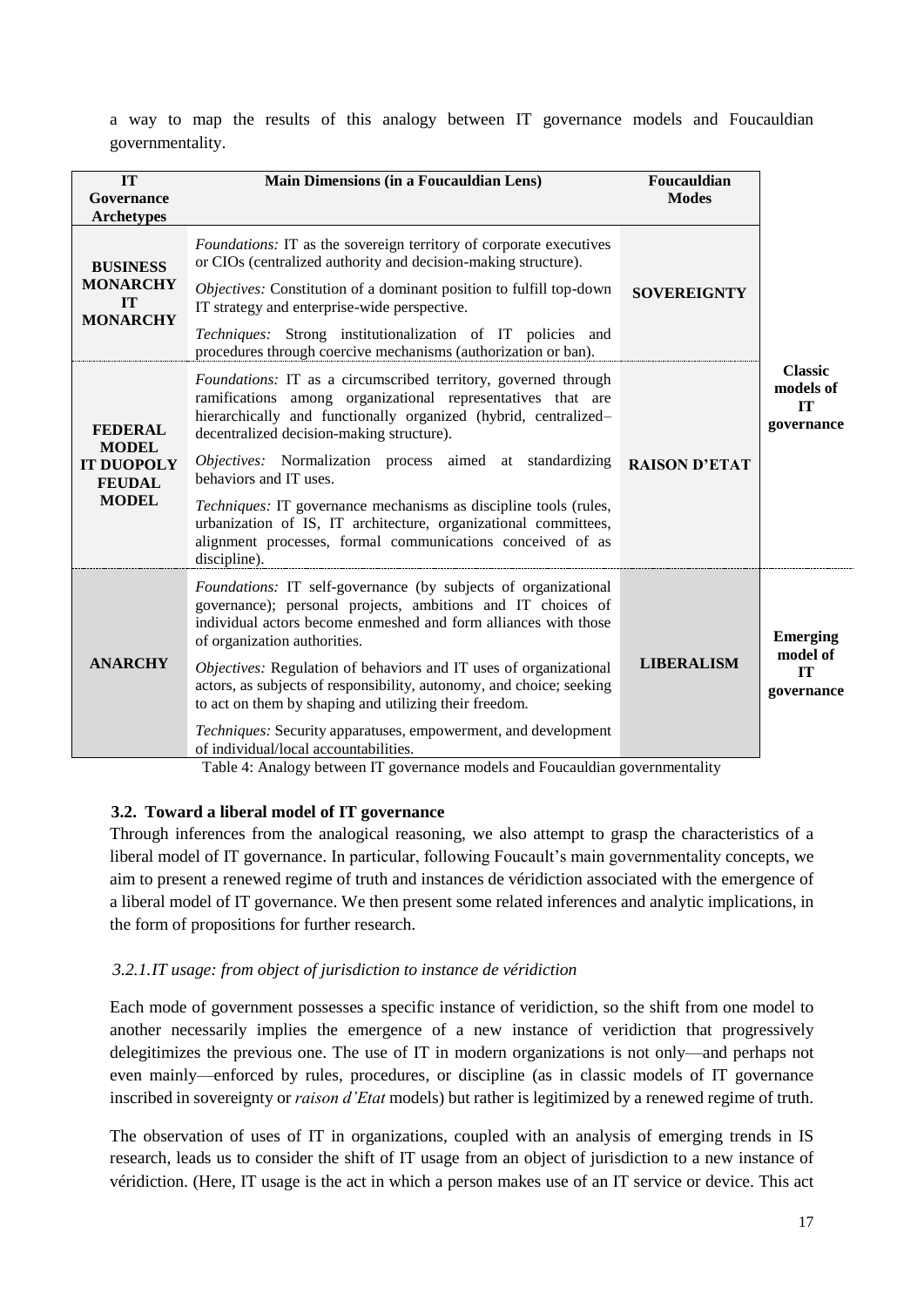is performative; it cannot be true or false but instead just is. Moreover, usage is necessarily situated within a given institutional and instituting framework.)

IT usage has long been viewed as an object of jurisdiction, to be disciplined, to be framed (through governance mechanisms), normalized, standardized, controlled, and constrained through rules and processes (Markus, 1983). Progressively, by studying the successes and failures of IT deployments, IS scholars increasingly have considered IT usage as a behavior that could escape such discipline, through resistance (Markus, 1983) or various levels of acceptance (Davis, 1989). The 1990s put stronger emphasis on users' autonomy in IT usages (Orlikowski, 1992, 2000), as shown by the emergence of counter-practices (Ciborra, 1994), various appropriation moves (DeSanctis and Poole, 1994), or nonprescribed and non-canonical IT practices at work (Cunha, 2013). In an extension of such logics, as technologies became more pervasive, transparent, and disintermediated, spontaneous usages by employees emerged, whether to improve their work processes or equip themselves with technologies that they consider relevant, thereby leading to so-called inversed adoption logics. In the same vein, scholars are now prompting for considering strategic IT alignment as resulting from choices made by individuals, rather than organization wide decisions (Coltman et al., 2015).

Such evolutions reveal a progressive, general trend in IS research, freeing IT usage from discipline, predefined rules, or constraints. These evolutions also reflect broader transformations at the societal, economic, and technological levels. Organizations and IT departments thus face aporia: IT usage is increasingly essential for work but increasingly difficult to control. As technology becomes pervasive, transparent, and disintermediated, it may be time to conceive of IT usage as not only a resisting object of jurisdiction to be disciplined but also as a renewed instance de véridiction that provides the main source of and driver for enterprise IT.

# *3.2.2.Inferences and analytic implications of a liberal model of IT governance*

Some inferences can be drawn from our analysis in order to better grasp the practical implications of a *liberal model of IT governance*.

First, the security apparatus relies on setting up a favorable milieu, in which flows can circulate. This "milieu" is bounded by a given materiality and a concrete environment, and it enables a loop between causes and effects, such that a cause within the milieu produces effects within the same milieu. Yet it is not a circumscribed territory but rather an evolving set of relationships of people, material artifacts, immaterial goods, and processes among them. Similarly, IT governance is no longer about "reigning" over IT in a given territory (i.e., the enterprise) but rather must be exercised on a given milieu that includes applications, people, and decision processes. That is, IT governance previously was used to consider IT decision-making rights, inputs rights, and accountability measures, but a Foucauldian governmentality approach suggests that a liberal model of IT governance has a wider scope, focused on establishing a favorable milieu that enables a loop between causes and effects. Therefore, IT governance should expand, both horizontally to the usage of IT and the value thus generated, and vertically to people and material artifacts (e.g., applications, devices) involved in these processes. It should take into consideration every IT use, such as the uses supported by IT departments and those that are part of the so-called "shadow IT" (Behrens, 2009; Rentrop and Zimmermann, 2012). The distinction between both should even be abolished, as all IT uses are considered in the same way within this milieu.

Second, the play of organizational actors within this milieu cannot be authoritatively constrained by discipline. Their behaviors first must be observed, to understand their causes and consequences, as well as to determine the source of actions. Applied to IT governance, we assume that drivers of action in this milieu include efficiency and the desire to be more efficient (Hatchuel, 2005), as expressed by various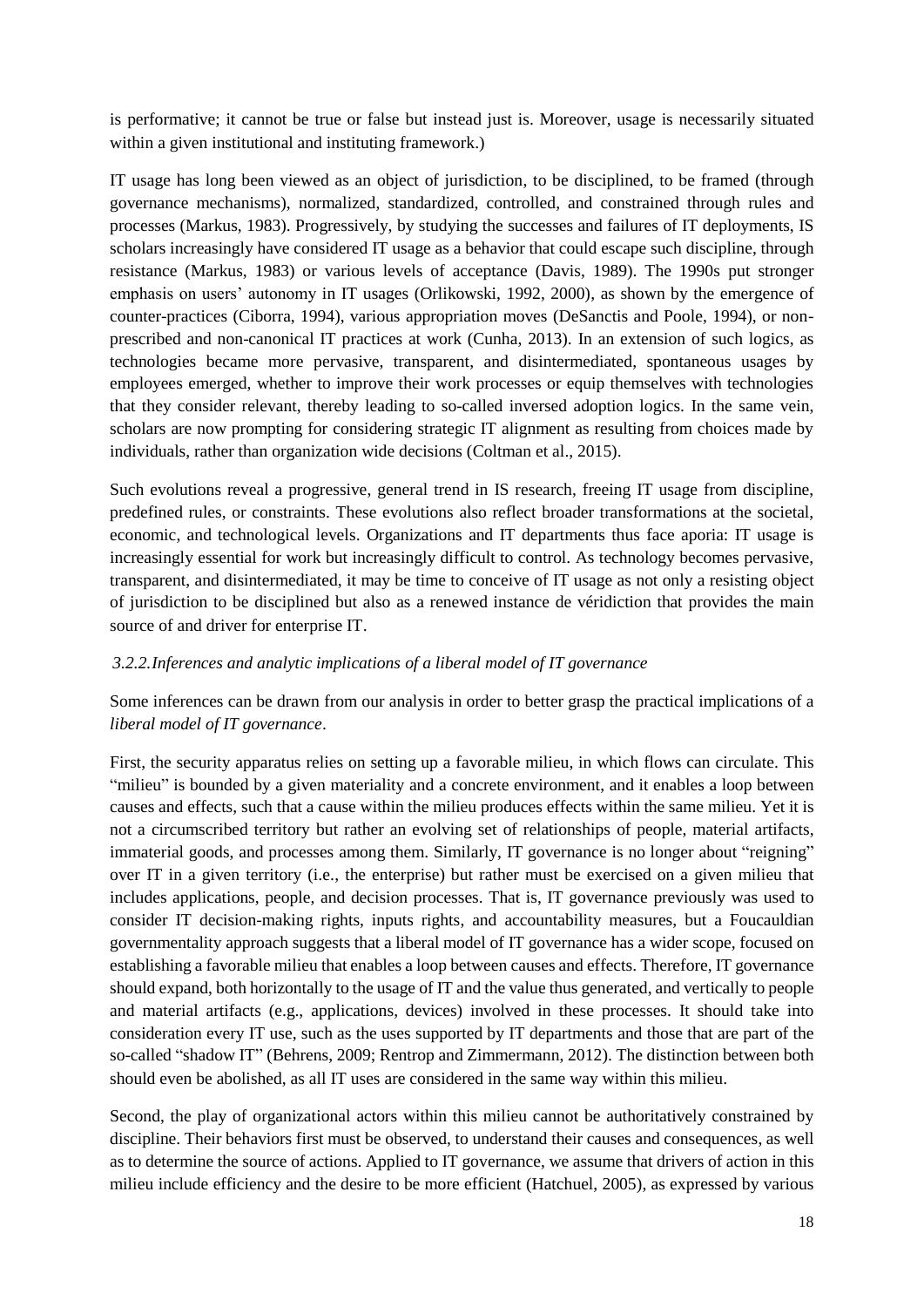categories of organizational actors (decision-makers, IT users, IT applications and devices). A liberal model of IT governance thus aims to build a framework that can influence conduct within this milieu, relying on the fundamental action driver constituted by efficiency, which in turn represents a shift in mindset compared with a classic, disciplinary IT governance framework.

Third, IT usage should meet four specific conditions to be enacted as an *instance de véridiction* in the liberal model of IT governance.

- 1. *Efficient usage*: IT should be used by organizational actors to fulfill business tasks in an efficient way. Efficient usage refers to both the potential added value of using specific IT applications or devices and to users' ability to produce such added value effectively. As past IS research on bricolage has shown, users assemble various tools to reach their own business goals, and the attitude of workers toward technology often implies a choice of the right tool to get the job done (Harris et al., 2012). Efficiency should here be understood as the perceived efficiency assessed by the individual employees or working teams, not as objectively measured by the company (as in the *reason d'Etat* models).
- 2. *Measured usage:* To play a véridiction role, IT usage should be strictly monitored and measured (similar to market transactions), on two simultaneous levels. The IT department can monitor the use of IT (in terms of both applications, to determine uses of internal applications, and networks, to trace domain names and visited websites to detect interactions with SaaS providers or new types of devices connecting to the enterprise network). In addition, the finance department can monitor deals performed by employees or BUs to buy SaaS or devices or trace payments to external IT providers. Combining these data then would enable the organization to gain a true view of IT usage, both internally and toward external SaaS sources (Harris et al., 2012).
- 3. *Individually accountable usage:* Organizational actors should be held accountable for their IT usages, assume consequences, and pay the potential costs of such usages. That is, they will be held responsible in cases of failure, security threats, or data losses.
- 4. *Freely chosen usage:* IT should not be constrained by any predetermined rule or policy. From a Foucauldian perspective, freedom is not a natural state. It is constructed, so that freedom must be produced by liberal governmentality. A liberal IT governance model constructs this freedom of use, so it trains actors not to use IT applications or devices but rather to exercise their own freedom of use and of choice to select applications (internal or SaaS) and devices (enterpriseowned or their own) that are most suitable and efficient for fulfilling their business tasks.

When these conditions are fulfilled, a liberal IT governance model can govern the less than possible, so interactive IT usages at the individual level are free to increase the efficiency of the whole company (just as the interaction of individual interests leads to the common good in liberal governmentality). A liberal model of IT governance suggests that each user or organizational entity is free to choose the most suitable tool(s) to accomplish their business goals, by balancing the intrinsic performance of the tool versus the costs of using it (which include not only financial but also usage and complexity costs). Each decision is an individual, situated trade-off (rather than a general directive), so the role of IT departments is no longer to constrain and discipline but instead is to let users or entities make the most efficient choice, by educating them about the stakes and consequences for themselves and the organization. The defining characteristics of this liberal model are summarized in Table 5.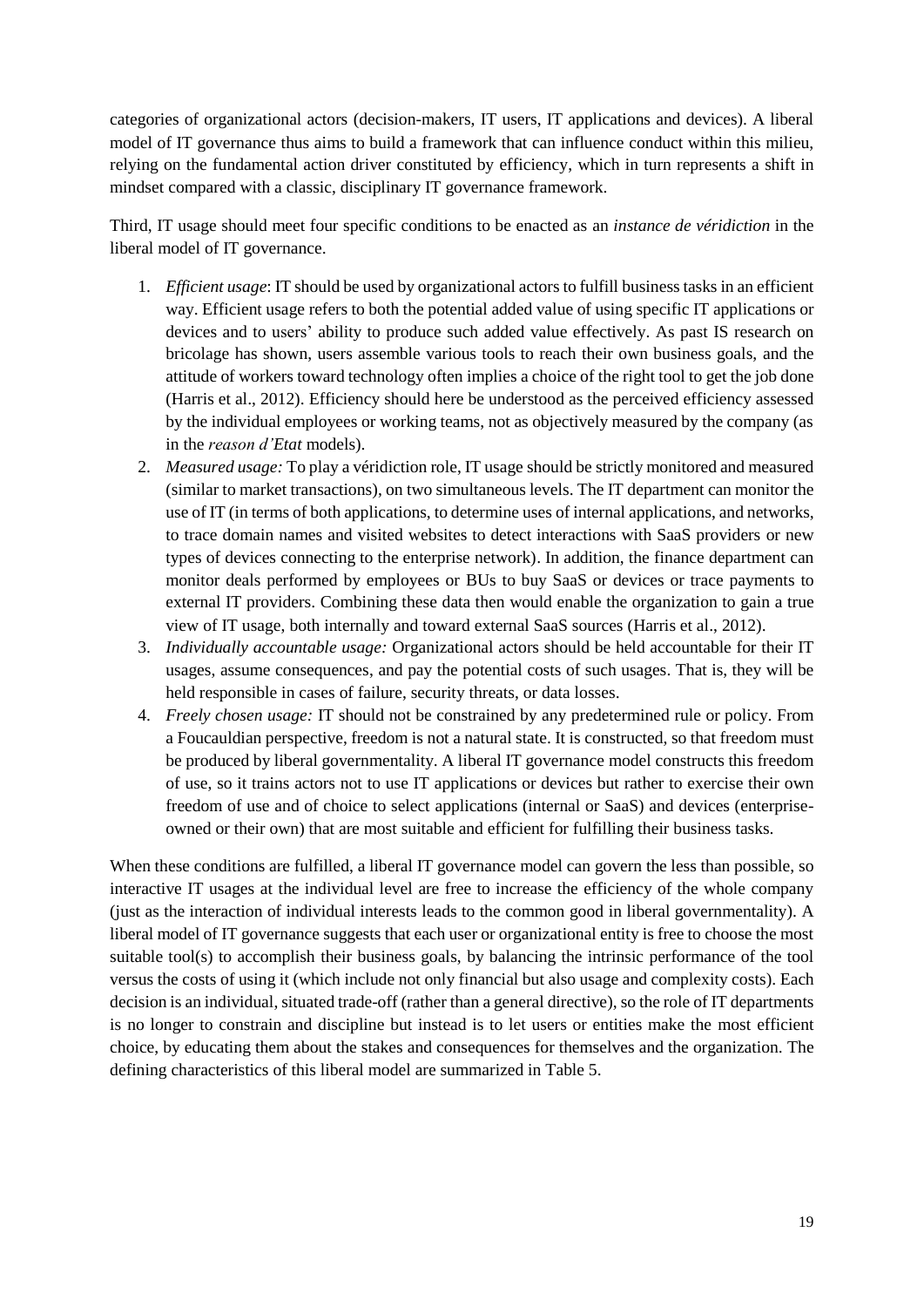|                             | <b>Liberal Model</b>                                | <b>Application to IT Governance</b>                                       |  |  |
|-----------------------------|-----------------------------------------------------|---------------------------------------------------------------------------|--|--|
| <b>Space</b>                | A favorable milieu                                  | Relationships<br>applications,<br>among<br>people, and decision processes |  |  |
| <b>Mainspring of action</b> | Interest                                            | Efficiency                                                                |  |  |
| Instance de véridiction     | Market                                              | IT usage                                                                  |  |  |
| Value                       | Financial value                                     | Utility of IT                                                             |  |  |
| Cost                        | Price                                               | Difficulties in using IT (price, learning<br>time, usability              |  |  |
| Role of government          | Structure the freedom, organize fair<br>competition | Educate about free usage (integrate the<br>hidden or long-term costs)     |  |  |

Table 5: Synthesis of the main defining characteristics of the liberal model of IT governance

# **4. Conclusion**

We conclude with discussions of the theoretical and practical contributions of this conceptualization of a liberal model of IT governance. From a theoretical perspective, this theory article, based on Foucault's philosophy of governmentality, revisits the question of IT governance—long a crucial topic for IS researchers (Brown and Grant, 2005). By exploring an alternative to current ways of thinking about IT governance, this approach reveals the deep connections across philosophy, political science, IS, and society as a whole (Mingers and Willcocks, 2004). Using Foucault's concepts, we conceptualize the liberal model of IT governance, whose implications take place at a broad societal level. As recognized by Foucault, a given mode of government is not a narrow phenomenon but instead takes place at, and has impacts on, a broader societal level. The emergence of this liberal model of IT governance must be understood in the broader context, characterized by the evolution of Western societies and economies, the impacts on workplaces, the decline of bureaucratic organizations, the empowerment of individual initiatives and autonomy, revised employee–employer links, and the notion of efficiency promoted as a cardinal virtue in post-modern "episteme" (Foucault, 1966), among other forces.

These evolutions take place in a context characterized by technological and social shifts, including changes in the way people deal with technology as a natural, innate, and intuitive tool, supported by the inherent characteristics of IT. The pervasiveness of IT in every dimension of human life gives sense to its booming consumerization at work; the intuitiveness and transparency of these technologies explain the decreasing need to train people in IT (Eagle, 2011). Instead, employees can focus on their tasks and express intent, rather than dealing with challenging modes of interactions with machines to accomplish their goals. Technology's accessibility and potential for disintermediation also has shrunk the power of the IT department, previously derived from mastery and knowledge of a specialized field that appeared unfamiliar to users (Knights and Murray, 1994). The emergence of a liberal model of IT governance must be understood in this broader context as well, even though it is rarely conceptualized in existing IS research.

This study has several practical implications. Our findings highlight the need to develop a renewed IT governance framework, relying on empowerment, attraction and incentives rather than on coercion. Defining and enacting this renewed framework should not only involve IT departments, but corporatelevel executives as well. IT use should play a key role in such a framework: regulations and training should favor efficient, measured, accountable and freely chosen uses of IT, and promote individual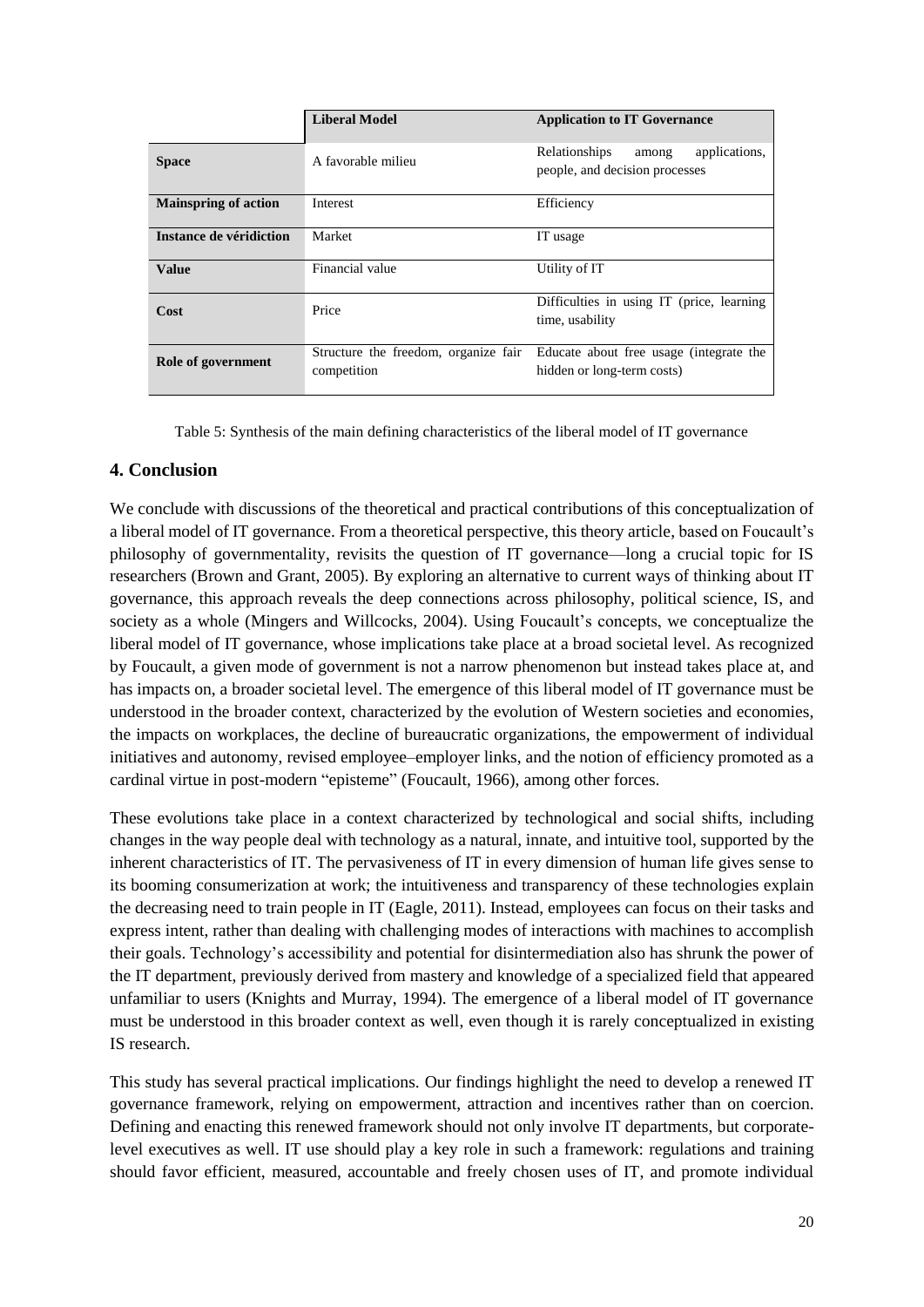tradeoffs between external or internal devices. In this regard, IT departments could position themselves as IT service providers, aiming to propose services at a better 'cost' (in terms of better security, backup management, or interaction with other enterprise services) than external SaaS. They could also evolve to provide a marketplace of reliable external services. The very notion of shadow IT would be largely weakened, as all IT uses would be considered in a similar way. Any IT use would be viewed as legitimate as long as they meet the four abovementioned conditions.

From a practical perspective, it would also be interesting to analyze users' reactions to such empowerment logics, as well as their ability and readiness to accept these new responsibilities and potential consequences. This model might indeed lead to some controversies related to the user's role. Similarly, it would be particularly interesting to investigate the IT department and CIOs' reactions to such empowerment logics, notably their ability to authorize such free use, in a context where many companies still rely on rules, use policies, IT charters. Resistance might indeed appear both at the level of users and the level of IT departments. In contrast, such a governance framework might also be an opportunity for IT departments to rethink their role, towards an educational mission, where they could find a new form of self-fulfillment.

Our main contribution is to provide a conceptual framework, grounded in the Foucauldian theory of governmentality, for grasping evolutions in IS research (Mingers and Willcocks, 2004), while also helping practitioners manage this shift in their organizations. Because "Effective IT governance does not happen by accident" (Weill and Ross, 2005, p. 26), in highly dynamic times, it is crucial for corporate executives, CIOs, and managers to understand the issues at stake, new IT adoption logics, and the implications for IT departments and the organization as a whole. This study also has some limitations; we present the results of a theoretical analogical reasoning process. Thus, the findings need to be operationalized and validated empirically. Accordingly, our propositions provide several potential bases for additional research and raises some questions:

- To what extent does this model make sense in existing organizational settings?
- How can this model be applied empirically (i.e. in which context, with which types of IS/IT uses, nature of organizations, and types of activities)?
- What are the companies that are ready to give up their disciplinary framework (made of rules, IT charters and policies) in order to favor free uses? In that regard, it would be interesting, empirically, to compare various organizational contexts (e.g. small companies, where IT uses might be more informal and less codified, vs. large enterprises, generally characterized by the development of procedures and strict rules governing IT uses). It would also be insightful to investigate the impact of organizational culture (e.g. "data-driven" culture) on the development of this new governance framework.
- How can we operationalize this framework and its main dimensions, which are inspired by the complex thought of Michel Foucault?

While we are not able yet to answer these open questions, we hope that this paper provides a first step in enhancing our understanding of the "management of digital transformation", as suggested by the general theme of the AIM 2019 conference, which might be an opportunity to communicate on this model and discuss it further with IS scholars and practitioners.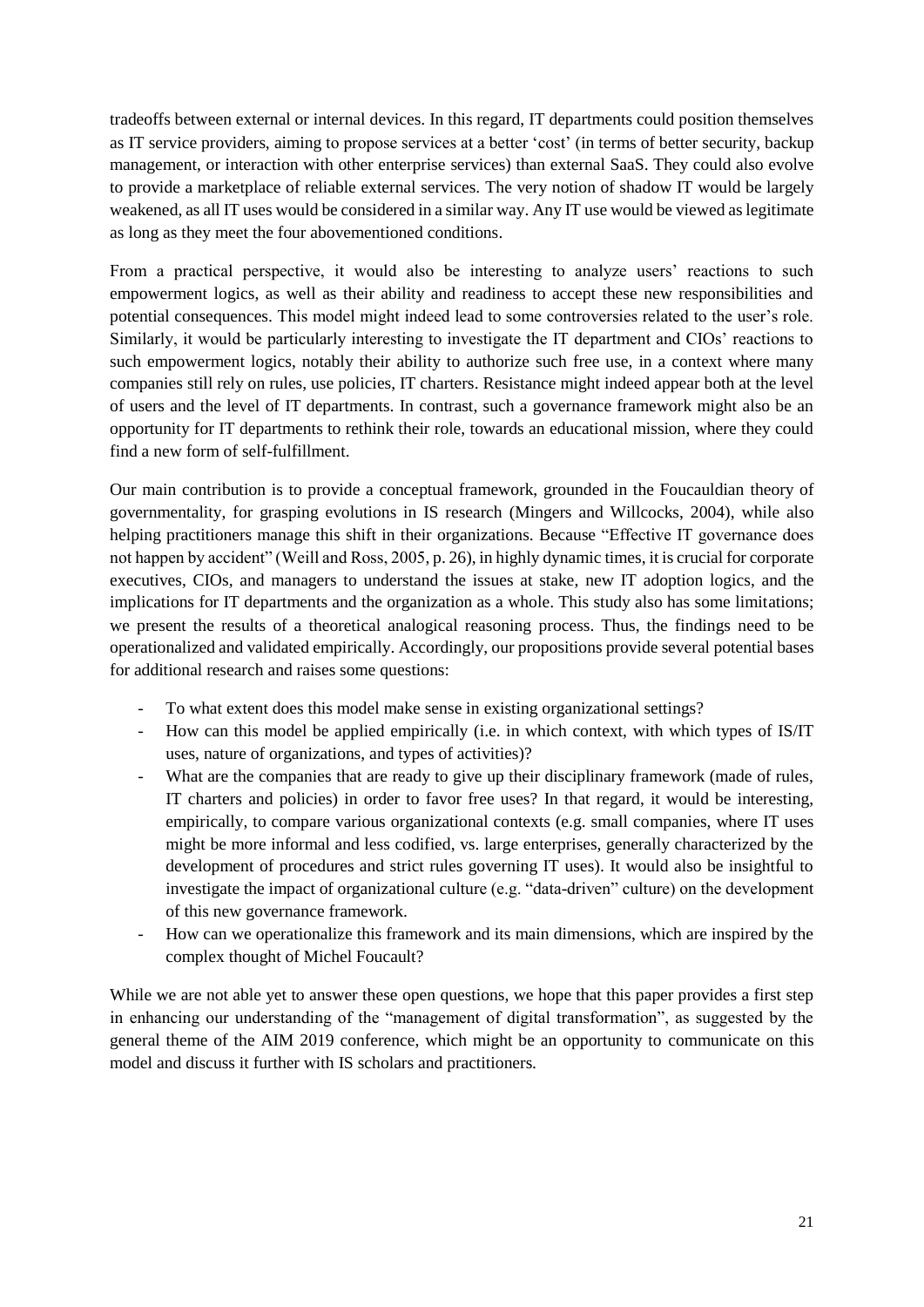#### **References**

Barker J. (1993), Tightening the iron cage: concertive control in self-managing teams, Administrative Science Quarterly, 38, 3, pp.408-437.

Bartha, P. (2013), Analogy and Analogical Reasoning, The Stanford Encyclopedia of Philosophy (Fall 2013 Edition), Edward N. Zalta (ed.), URL [http://plato.stanford.edu/archives/fall2013/entries/reasoning-analogy/.](http://plato.stanford.edu/archives/fall2013/entries/reasoning-analogy/)

Baskerville, R. (2011a), Design Theorizing Individual Information Systems. Proceedings of the Pacific Asia Conference on Information Systems (PACIS).

Baskerville, R. (2011b), Individual information systems as a research arena. European Journal of Information Systems, 20(3), 251–254.

Bhattacherjee, A. Park, S.C. (2014), Why end-users move to the cloud: a migration-theoretic analysis, European Journal of Information Systems, 23, 3, 357-372.

Behrens, S. (2009), Shadow systems: The good, the bad and the ugly. Communications of the ACM, 52 (2), 124– 129.Bingham C.B., and Kahl, S.J. (2013), [http://sloanreview.mit.edu/article/how-to-use-analogies-to-introduce](http://sloanreview.mit.edu/article/how-to-use-analogies-to-introduce-new-ideas/)[new-ideas/.](http://sloanreview.mit.edu/article/how-to-use-analogies-to-introduce-new-ideas/)

Bertin, E., & Crespi, N. (2013). Architecture and governance of communication services. London: Wiley ISTE.

Boden, M (2004), The creative mind: myths and mechanisms. Routledge, New York.

Boynton, A.C., G.C. Jacobs, and R.W. Zmud (1992), Whose Responsibility is IT Management?, Sloan Management Review, 33, 4, pp. 32-39.

Brown, A.E. and Grant, G.G. (2005), Framing the Frameworks: A Review of IT Governance Research, Communications of the Association for Information Systems, 15, 38.

Brown, C.V., (1997), Examining the Emergence of Hybrid IS governance Solutions: Evidence from a Single Case Site, Information Systems Research, 8, 1, pp. 69-95.

Brown, C.V. and S.L. Magill (1994), "Alignment of the IS Functions with the Enterprise: Toward a Model of Antecedents", MIS Quarterly, 18,4, pp. 371-404.

Certeau, de M. (1980), L'invention du quotidien, Arts de faire, Paris, Gallimard.

Ciborra, C. (1994), The grassroots of IT and strategy pp. 3-24, in Ciborra, C. et Jelassi T. (eds.) (1994), Strategic Information Systems, Wiley.

Clegg, R., S., Tyrone S. P., Rura-Polley T., Marosszeky, M., (2002), Governmentality Matters: Designing an Alliance Culture of Inter-Organizational Collaboration for Managing Projects, Organization Studies, 23, 3, pp. 317-337.

Coltman, T., Tallon, P., Sharma, R., & Queiroz, M. (2015), Strategic IT alignment: twenty-five years on. Journal of Information Technology, 30, 2, 91-100.

Cornelissen, J.P., Holt R. and Zundel M. (2011), The Role of Analogy and Metaphor in the Framing and Legitimization of Strategic Change, Organization Studies, 32, 12, 1701–1716.

Crowston, K., Fitzgerald B., Gloor P., Schultze U. and Yoo Y. (2010), Shifting boundaries: how should IS researchers study non-organizational uses of ICT?, ICIS 2010 Proceeding, St Louis, MO.

Cummings J, Massey AP, R. (2009), Web 2.0 proclivity: understanding how personal use influences organizational adoption. 27th ACM international conference on design of communication. Bloomington.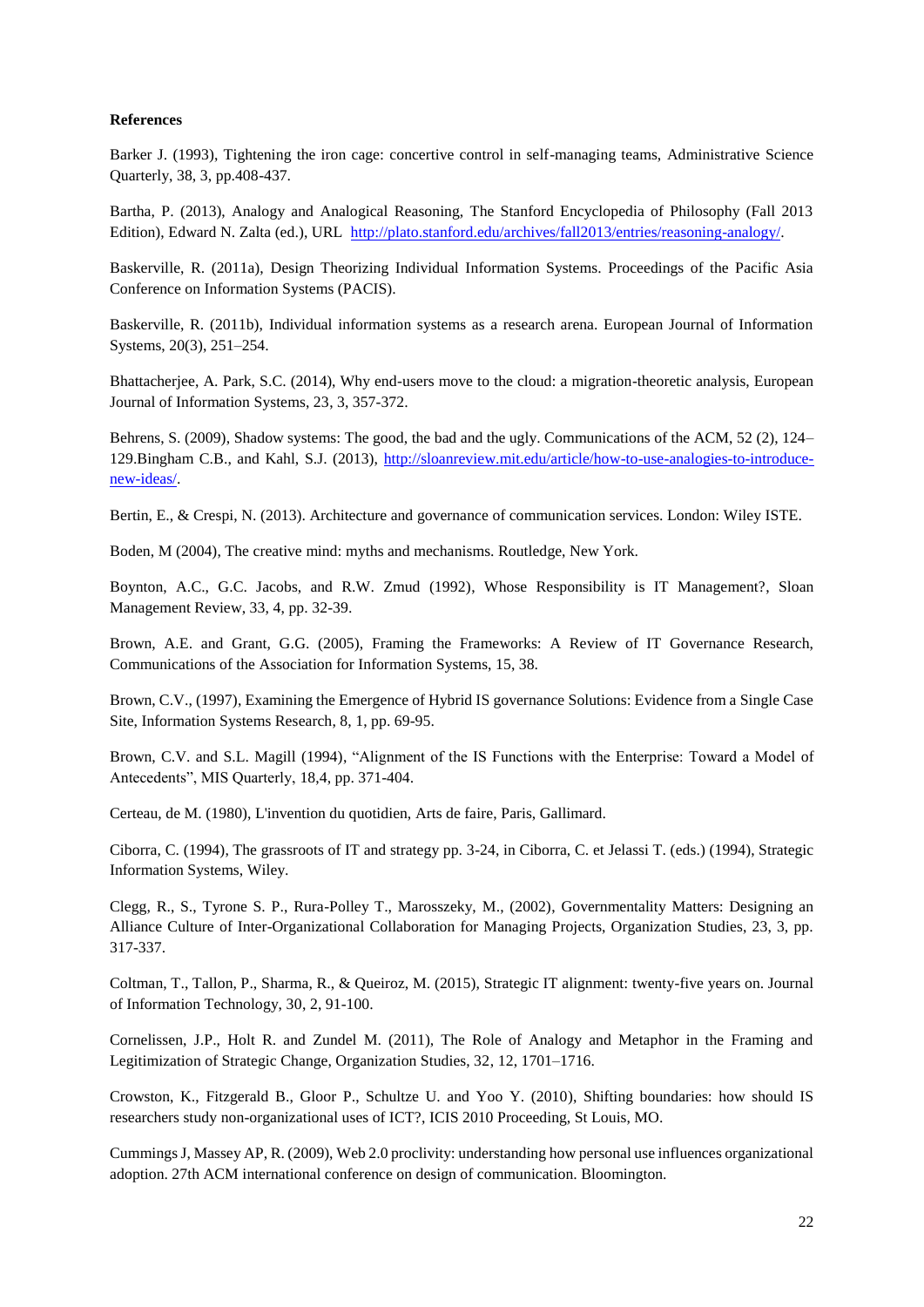Cunha, J. (2013), A dramaturgical model of the production of performance data. MIS Quarterly, 37, 723–748.

Davenport T., and L. Prusak, (1997), Information Ecology: Mastering the information and knowledge environment, Oxford University Press.

Davis, F.D. (1989),"Perceived usefulness, perceived ease of use, and user acceptance of information technology, MIS Quarterly, 13, 3, pp. 319-340.

Dean, M. (2010), Governmentality: power and rule in modern society, revised 2nd edition. London: Sage.

DeSanctis, G. and Poole, M.S. (1994), Capturing the complexity in advanced technology use: Adaptative structuration theory, Organization Science, 5, 2, pp. 121-146.

Du Gay, P. (2000); Enterprise and its Futures: A Response to Fournier and Grey, Organization, 7, 1, 165-183.

Eagle, A. (2011), Google's director of executive communication, explained for example in a 2011 interview to the New York Times [http://www.nytimes.com/2011/10/23/technology/at-waldorf-school-in-silicon-valleytechnology-can-wait.html].

Foucault ,M. (1966), Les mots et les choses, Une archéologie des sciences humaines, Gallimard, coll. Bibliothèque des sciences humaines, Paris.

Foucault, M. (1976), Histoire de la sexualité, vol. 1 : La volonté de savoir, Gallimard, Paris.

Foucault, M. (1977), Discipline and Punish: The Birth of the Prison. Allen & Lane, London.

Foucault, M. (2007), Security, Territory, Population: Lectures at the Collège de France 1977–1978, G. Burchell (Trans). Palgrave Macmillan, Basingstoke.

Foucault, M. (2008), The Birth of Biopolitics: Lectures at the Collège de France 1978–1979, G. Burchell (Trans). Palgrave Macmillan, Basingstoke.

Garrity, J. (1963), Top Management and Computer Profits, Harvard Business Review, 41, 4, pp.6-13.

Gartner, (2012), Gartner says the personal cloud will replace the personal computer as the center of users' digital lives by 2014, available at: http://www.gartner.com/it/page.jsp?id=1947315 (accessed 24 May 2015).

Gens, F.; Levitas, D. & Segal, R. (2011), Consumerization of IT Study: Closing the Consumerization Gap. Framingham, Massachusetts, USA: IDC.

Gentner, D, Holyoak, KJ, and Kokinov, B.K. (2001), The analogical mind. MIT Press, Cambridge.

Harris, J.G., Ives, B. and Junglas, I. (2011), The genie is out of the bottle: managing the infiltration of consumer IT into the workforce, Accenture Institute for High Performance, available at: http://www.accenture.com/SiteCollectionDocuments/PDF/Accenture-Managing-the-infiltration-of-Consumer-IT-into-the-workforce.pdf (accessed 05 October 2012).

Harris, J., Ives, B., & Junglas, I. (2012). IT Consumerization: When Gadgets Turn Into Enterprise IT Tools. MIS Quarterly Executive, 11(3).

Hassan, N.R. (2011), Is information systems a discipline? Foucauldian and Toulminian insights. European Journal of Information Systems, 20, 4, 456-476.

Hatchuel, A. (2005), Pour une épistémologie de l'action collective, in Gouvernement, organisation et gestion: l'héritage de Michel Foucault, Hatchuel A., Pezet E., Starkey K., Lenay O. Pu Laval.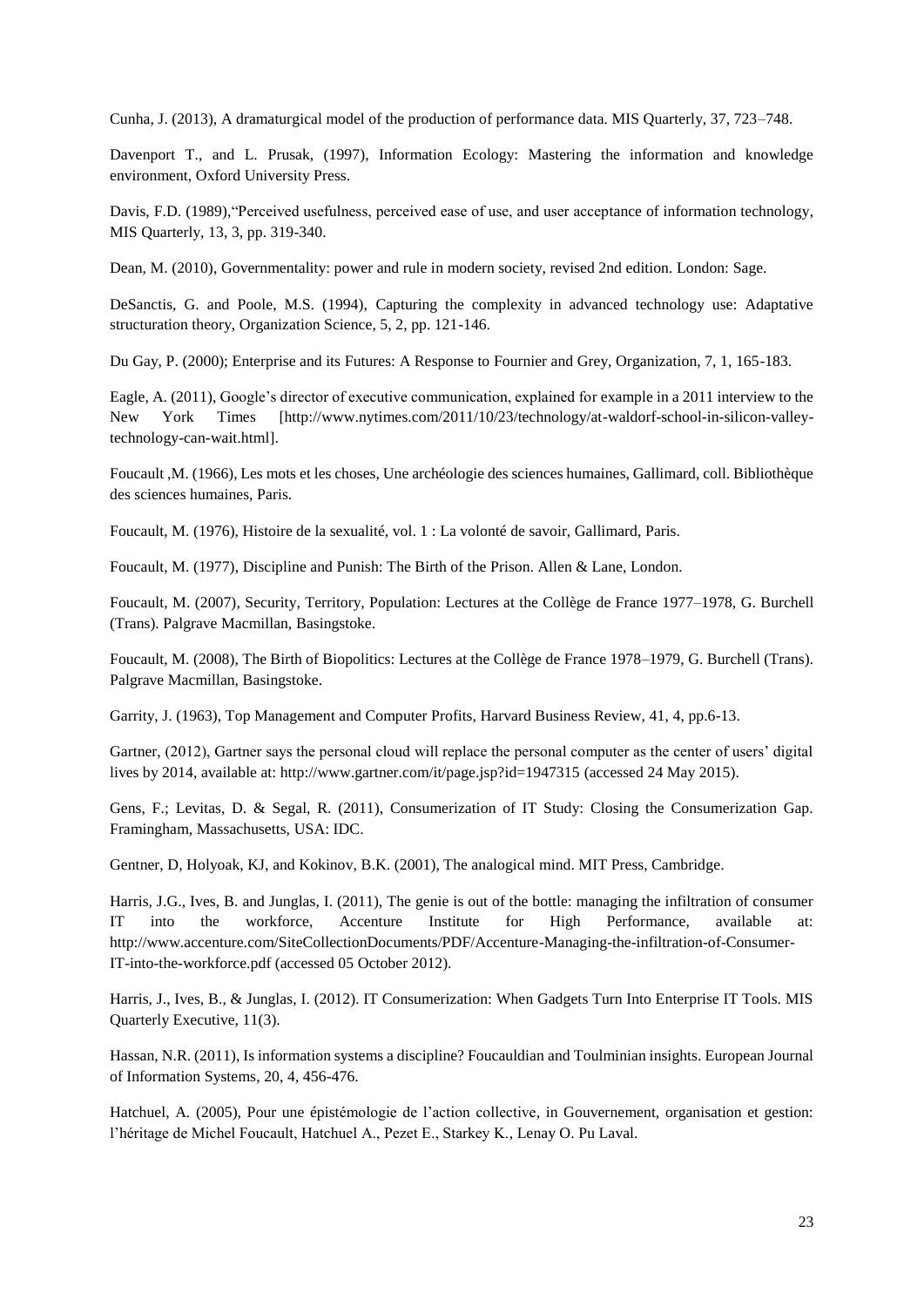Hobbes, T. (1651), Leviathan: Or the Matter, Forme, and Power of a Common-Wealth Ecclesiasticall and Civill, ed. by Ian Shapiro, 2010, Yale University Press.

Huang, R., Zmud, R.W., and Price, L., R. (2010), Influencing the effectiveness of IT governance practices through steering committees and communication policies, European Journal of Information Systems, 19, 3, pp. 288-302.

Jackson, N., and Carter, P. (1998), Labour as dressage. In A. McKinlay & K. Starkey (Eds.), Foucault, management and organizational theory (pp. 49–64). London: Sage.

Knights, D., and Murray, F. (1994), Managers divided: Organizational politics and IT management. London: Wiley.

Law, J. (1991), Power, discretion and strategy, in., A sociology of monsters, essays on power, technology and domination, London Routledge, pp.165-191.

Laga, N., Bertin, E., Glitho, R., & Crespi, N. (2012). Widgets and composition mechanism for service creation by ordinary users. IEEE Communications Magazine, 50(3), 52–60.

Leclercq-Vandelannoitte, A. (2015a). Managing BYOD: How do organizations incorporate user-driven IT innovations? Information Technology & People, 28(1), 2–33.

Leclercq-Vandelannoitte, A. (2015b). Leaving employees to their own devices: New practices in the workplace. Journal of Business Strategy, 36(5), 18–24.Markus, M. L. (1983), Power, politics, and MIS implementation. Communications of the ACM, 26, 6, 430-444.

Markus, M.L and Keil, M. (1994), If we build it, they will come: designing information systems that people want to use, Sloan Management Review, 35,4, pp.11–25.

Merlingen, M. (2011), From Governance to Governmentality in CSDP: Towards a Foucauldian Research Agenda, Journal of Common Market Studies, 49, 1, pp. 149–169.

Miles, M.B, and Huberman, A.M. (1994), Qualitative Data Analysis, 2nd Ed., Sage, Newbury Park, CA.

Mingers, J. and Willcocks, L. (Eds.) (2004), Social Theory and Philosophy for Information Systems. Wiley, Chichester, West Sussex, England ; Hoboken, NJ.

Niehaves, B.; Köffer, S. & Ortbach, K. (2012), IT Consumerization – A Theory and Practice Review. Proceedings of the Eighteenth Americas Conference on Information Systems. Seattle, Washington, USA.

Nohr, A.A., (2012), The Governmentalization of the state: Two Questions of Power. Available at: [http://www.e](http://www.e-ir.info/2012/09/06/the-governmentalization-of-the-state-two-questions-of-power/)[ir.info/2012/09/06/the-governmentalization-of-the-state-two-questions-of-power/.](http://www.e-ir.info/2012/09/06/the-governmentalization-of-the-state-two-questions-of-power/)

Olson, M.H., and N.L. Chervany (1980); The Relationship Between Organizational Characteristics and the Structure of the Information Services Function, MIS Quarterly, 4, 2, pp. 57-69.

Orlikowski, W. (1992), The duality of technology: rethinking the concept of technology in organizations, Organization Science, 3, 3, pp. 398-427.

Orlikowski, W. and Hofman, J.D. (1997), An improvisational model for change management: the case of groupware technologies, Sloan Management Review, 38, pp.11-21.

Orlikowski, W. (2000), Using Technology and Constituting Structures: a Practice Lens for Studying Technology in Organizations, Organization Science, 11, 4, pp.404-428.

Ortbach, K., Bode, M. and Niehaves, B. (2013), What Influences Technological Individualization? – An Analysis of Antecedents to IT Consumerization Behavior, in Proceedings of the Nineteenth Americas Conference on Information Systems, Chicago, USA.